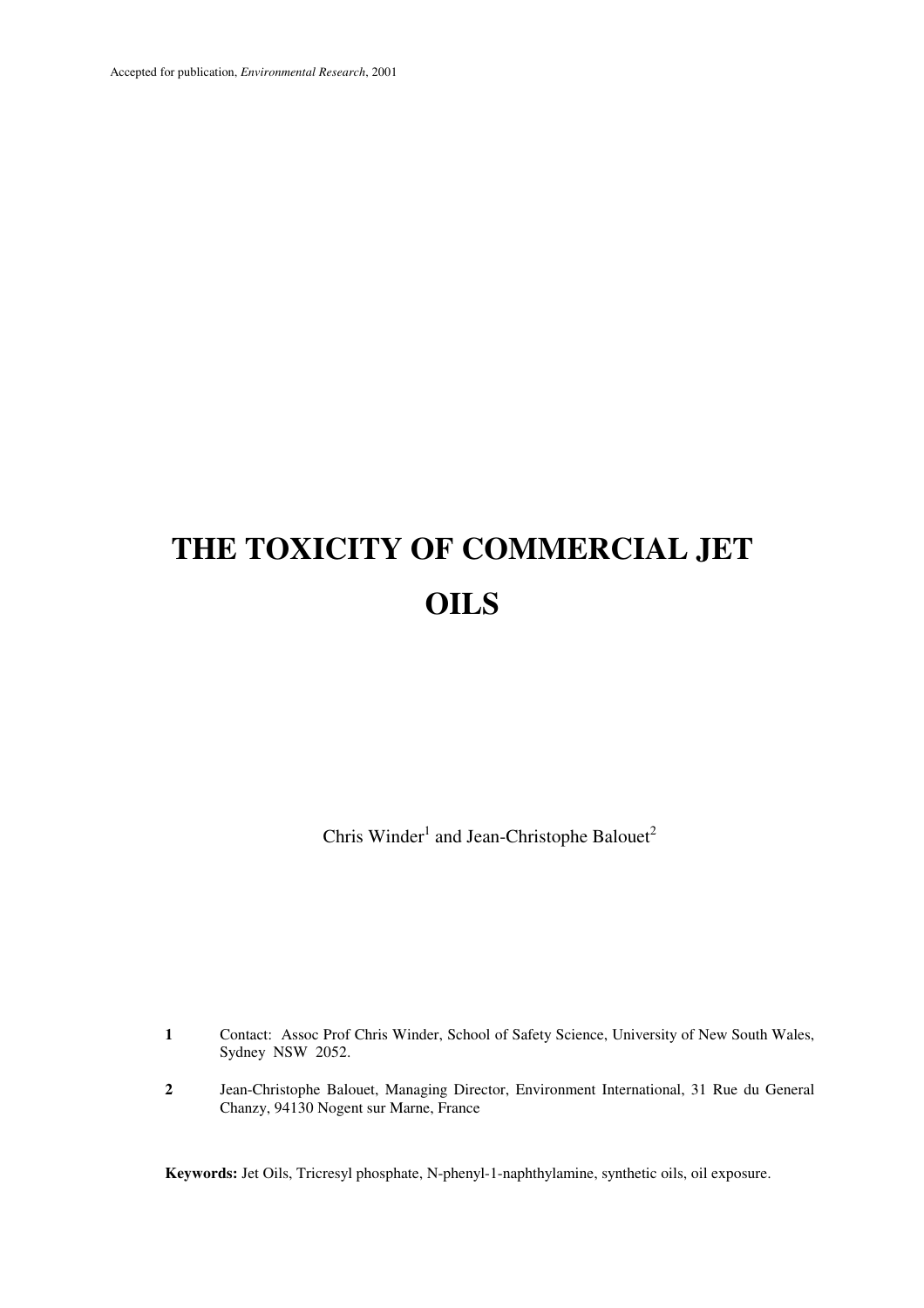# *Abstract*

Jet oils are specialised synthetic oils used in high performance jet engines. The have an appreciable hazard based on toxic ingredients, but are safe in use provided that maintenance personnel follow appropriate safety precautions, and the oil stays in the engine. Aircraft engines that leak oil may expose others to the oils through uncontrolled exposure. Airplanes that use engines as a source of bleed air for cabin pressurisation may have this source contaminated by the oil if an engine leaks. Examination of the ingredients of the oil indicates that at least two ingredients are hazardous: N-phenyl-1-naphthylamine (a skin sensitiser) and Tricresyl phosphate (a neurotoxicant, if ortho-cresyl isomers are present). Publicly available information such as labels and MSDS understates the hazards of such ingredients, and in the case of ortho-cresyl phosphates, by several orders of magnitude.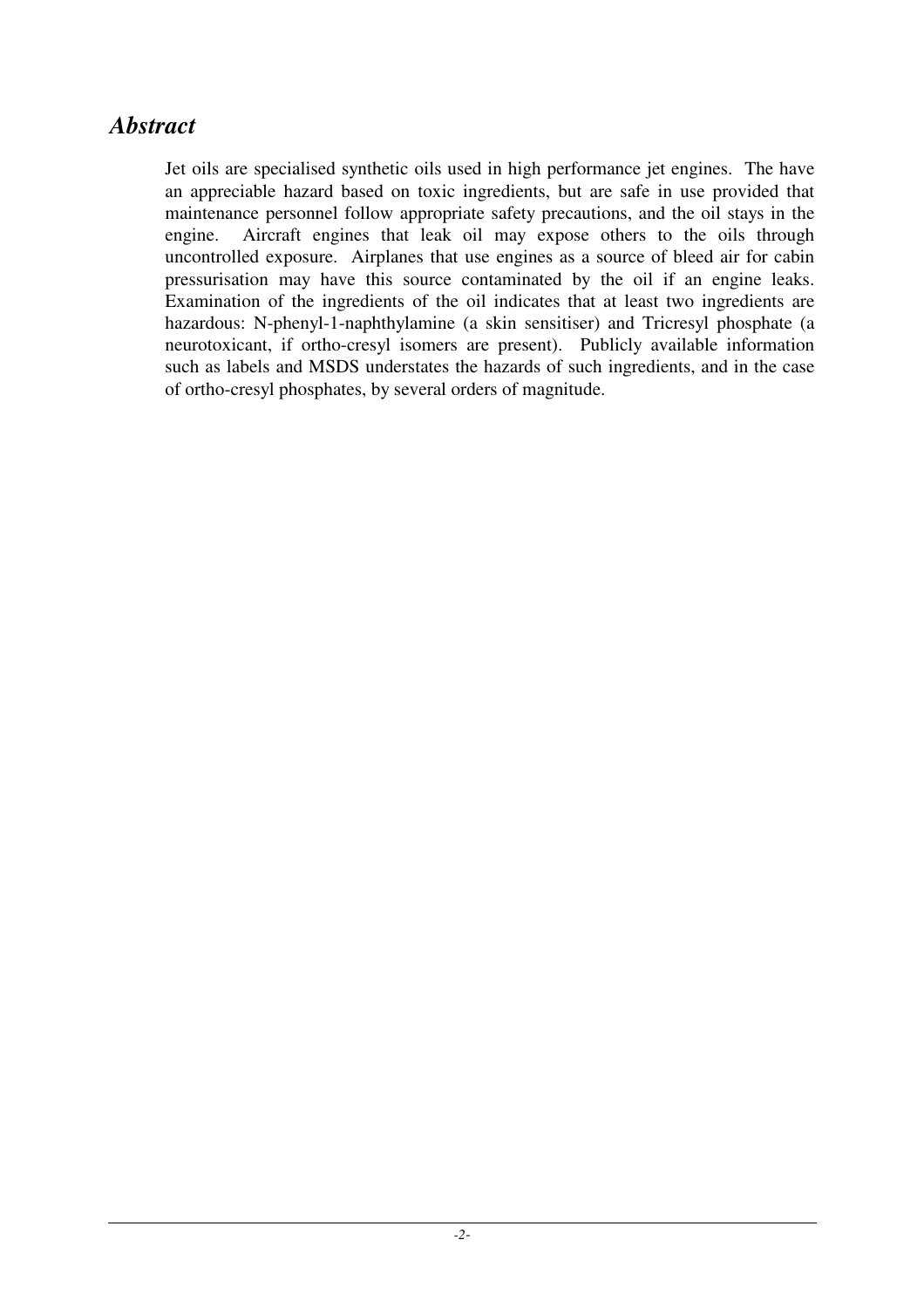## *Introduction*

Some commercial jet oils have been in use as engine oils in aviation for decades. For example, Mobil USA note that one of their products "Mobil Jet Oil II has been essentially unchanged since its development in the early 1960s" and "most changes have involved slight revisions of the ester base stock due to changes in raw material availability".<sup>1</sup>

A complex approval process exists for ensuring that materials used in aviation are manufactured to relevant standards, and the jet engine oil specification of the US Navy MIL-PRF-23699 is used for jet oils. This process of approval and re-approval for new product formulations has meant that there is some resistance to modifying formulations (for example, for health and safety reasons).

Consequently, changing approved formulations is not conducted without significant justification. In the case of the additive tricresyl phosphate (TCP), manufacturers have been reluctant to modify product formulations by substituting toxic TCP additives that perform well in critical applications. This has meant that potentially toxic products have continued to be available long after their toxicity was recognised.<sup>2</sup>

It is not known if an approved formulation containing, for example 3% tricresyl phosphate, is considered a change in formulation if the proportion of individual isomers in the TCP mixture is altered, but the 3% remains unchanged. However, as Mobil indicate, only the base stock esters have been modified over the past thirty or so years, suggesting that the mixture of isomers in TCP stock has not been changed.<sup>3</sup>

Mobil USA notes that one of their jet oil products (Mobil Jet Oil II) has a market share of 49%. With such a large market share, and the potential for significant exposure, it would be appropriate to investigate this material in some detail.

## *Mobil Jet Oil II*

Mobil Jet Oil II is a synthetic oil product imported into Australia. All product worldwide is manufactured by one manufacturing facility in the USA. The product is not labeled in accordance with Australian requirements under the Hazardous Substances Regulation, but is assumed to comply by default.<sup>4</sup>

This product is normally marketed in 0.946 L (1 US Quart) cans.

#### *Ingredients*

Various sources, such as the supplier's label on the cardboard box the cans are shipped in, the product Material Safety Data Bulletin (MSDB), and information from Mobil USA, lists the following ingredients:

- $\circ$  synthetic esters based in a mixture of 95% C<sub>5</sub>-C<sub>10</sub> fatty acid esters of pentaerythritol and dipentaerythritol;
- 3% tricresyl phosphate (Phosphoric acid, tris(methylphenyl) ester, CAS No 1330-78-5);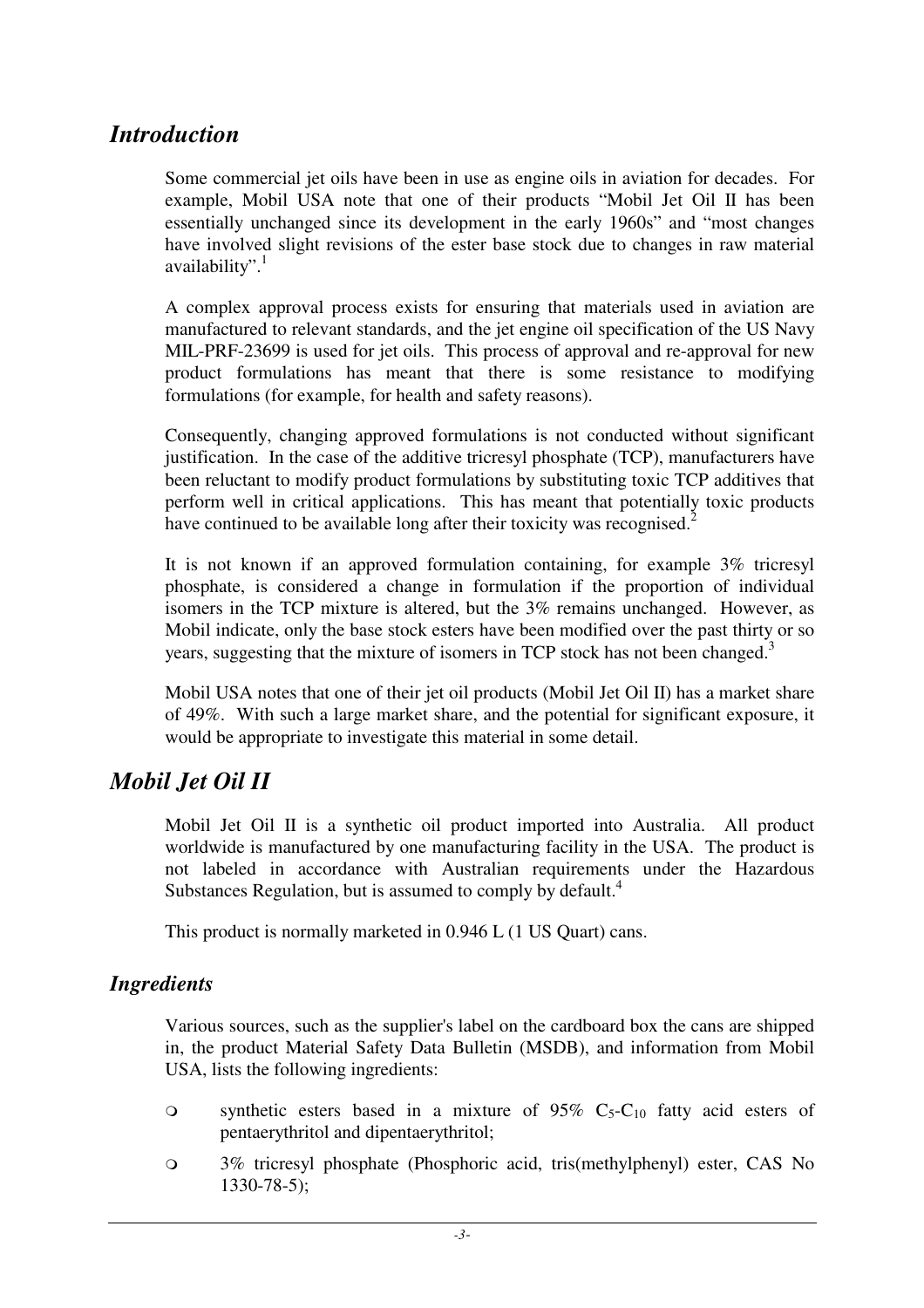- 1% phenyl-alpha-naphthylamine (PAN) (1-Naphthalenamine, N-phenyl, CAS No 90-30-2);
- Benzamine, 4-Octyl-*N*-(4-Octylphenyl), (CAS No 101-67-7);
- a last entry "ingredients partially unknown" is also noted on some documentation.

In Australia, classification of materials as being hazardous substances under the Hazardous Substances Regulation use a list of hazardous substances<sup>5</sup> and approved criteria, $6$  with reference to the list being the primary step. Of the ingredients in Mobil Jet Oil II, the most toxicologically significant ingredients are:

- N-phenyl-alpha-naphthylamine, which can contains a number of contaminants in trace amounts, including N-phenyl-beta–naphthylamine (135-88-6), 1- Naphthylamine (CAS No 134-32-7) and 2-Naphthylamine (CAS No 91-59-8); and
- Tricresyl phosphate, a blend of ten tricresyl phosphate isomer molecules (including tri-ortho-cresyl phosphate), plus other structurally similar compounds, including phenolic and xylenolic compounds.

There are a number of issues relevant to these ingredients, outlined below.

## *N-Phenyl-1-naphthalenamine*

#### *Chemistry*

N-Phenyl-1-naphthylamine, (CAS No 90-30-2), also known as Phenyl-alphanaphthylamine (PAN), is a lipophilic solid used as an antioxidant used in lubrication oils and as a protective agent in rubber products. In these products, the chemical acts as a radical scavenger in the auto-oxidation of polymers or lubricants. It is usually used in these products at a concentration of about 1%.

The commercial product has a typical purity of about 99%. Named impurities are: N-Phenyl-2-naphthylamine (CAS No 135-88-6, 500 to below 5000 ppm), 1- Naphthylamine (below 100-500 ppm) and 2-Naphthylamine (below 3 to 50 ppm), aniline (below 100 to 2500 ppm), 1-naphthol (below 5000 ppm), 1,1-dinaphthylamine (below 1000 ppm) (see Figure below). $<sup>7</sup>$ </sup>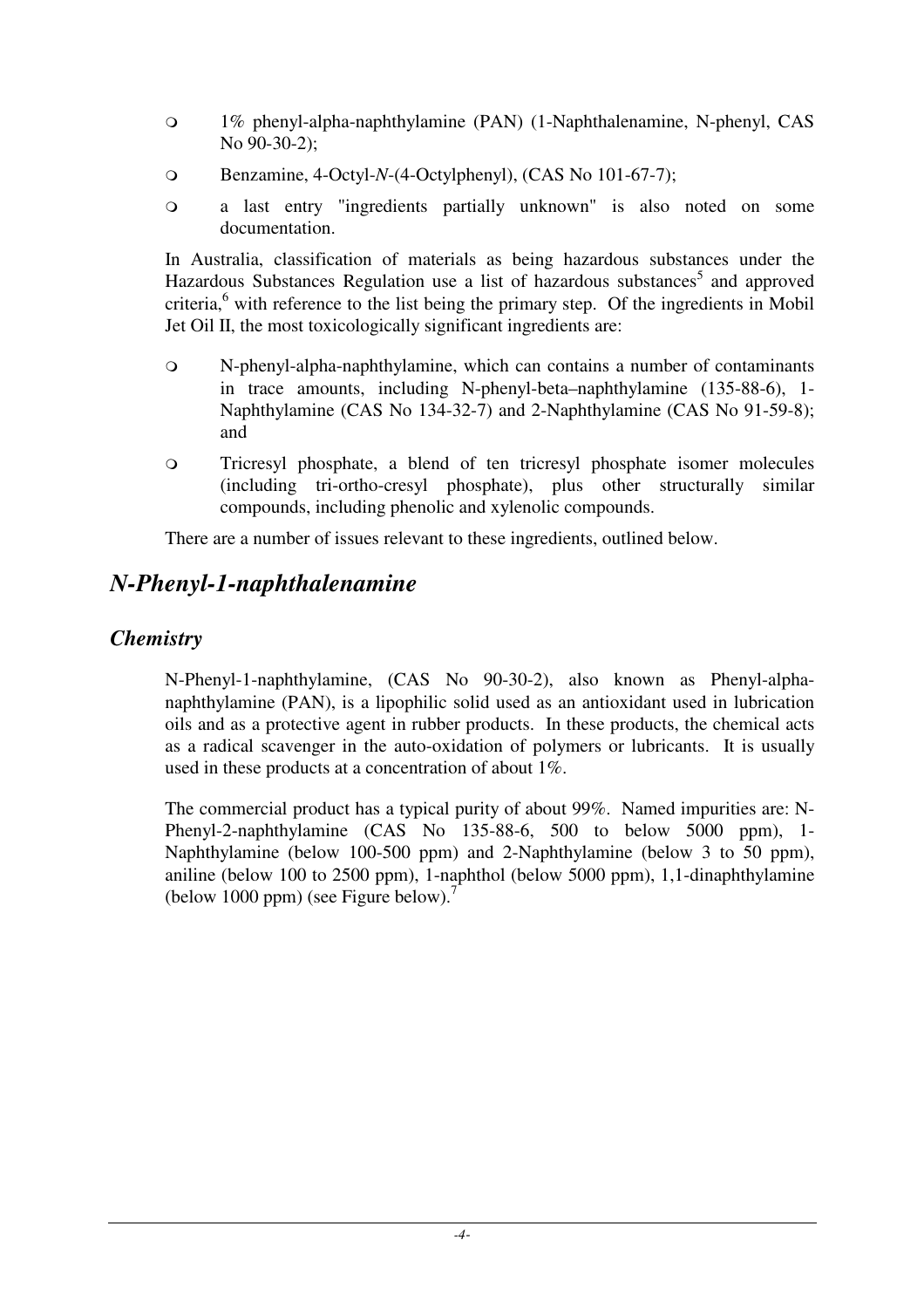*Figure -1: Possible Contaminants in N-Phenyl-1-naphthylamine* 



2-Naphthylamine (CAS No 91-59-8) is also known as the established carcinogen β-Naphthylamine.<sup>8</sup> Similarly 1-Naphthylamine is also known as  $\alpha$ -Naphthylamine.

The formulation concentration of N-Phenyl-1-naphthalenamine in Mobil Jet Oil II is about 1%. As ingredients such as the naphthylamines have been deleted from product documentation such as the MSDB, the level of contamination of naphthylamines is presumed to be below the concentration cut off values for disclosure of Category 1 carcinogens specified in the Approved Criteria for Classifying a Hazardous Substance of  $0.1\%$  (1000 ppm).<sup>6</sup>

Indeed, information from Mobil Australia notes that the level of contamination of some of the contaminants in this material is partially known (50 ppm for N-Phenyl-2 naphthylamine; 0.5 ppm for 2-Naphthylamine), and that they stopped listing such ingredients in about 1992 "solely to a reassessment of what was considered meaningful information from a hazard communication perspective".<sup>9</sup>

2-Naphthlyamine is not listed on the 1992 Australian inventory of Chemical Substances  $(AICS)$ ,<sup>10</sup> and dependent on the amount present in the formulated product (0.2%), could technically breach the requirements of the Commonwealth Industrial Chemicals (Notification and Assessment) Act 1989. However, the probable concentration of this contaminant in Mobil Jet Oil II is too low to exceed requirements of this legislation. Further, this chemical is listed as a prohibited substance under the Australian Hazardous Substances Regulation.

## *Toxicology*

PAN is readily absorbed by mammalian systems and rapidly converted to metabolites.<sup>11</sup> Both urine and feces appear to be the main routes of excretion.<sup>12</sup>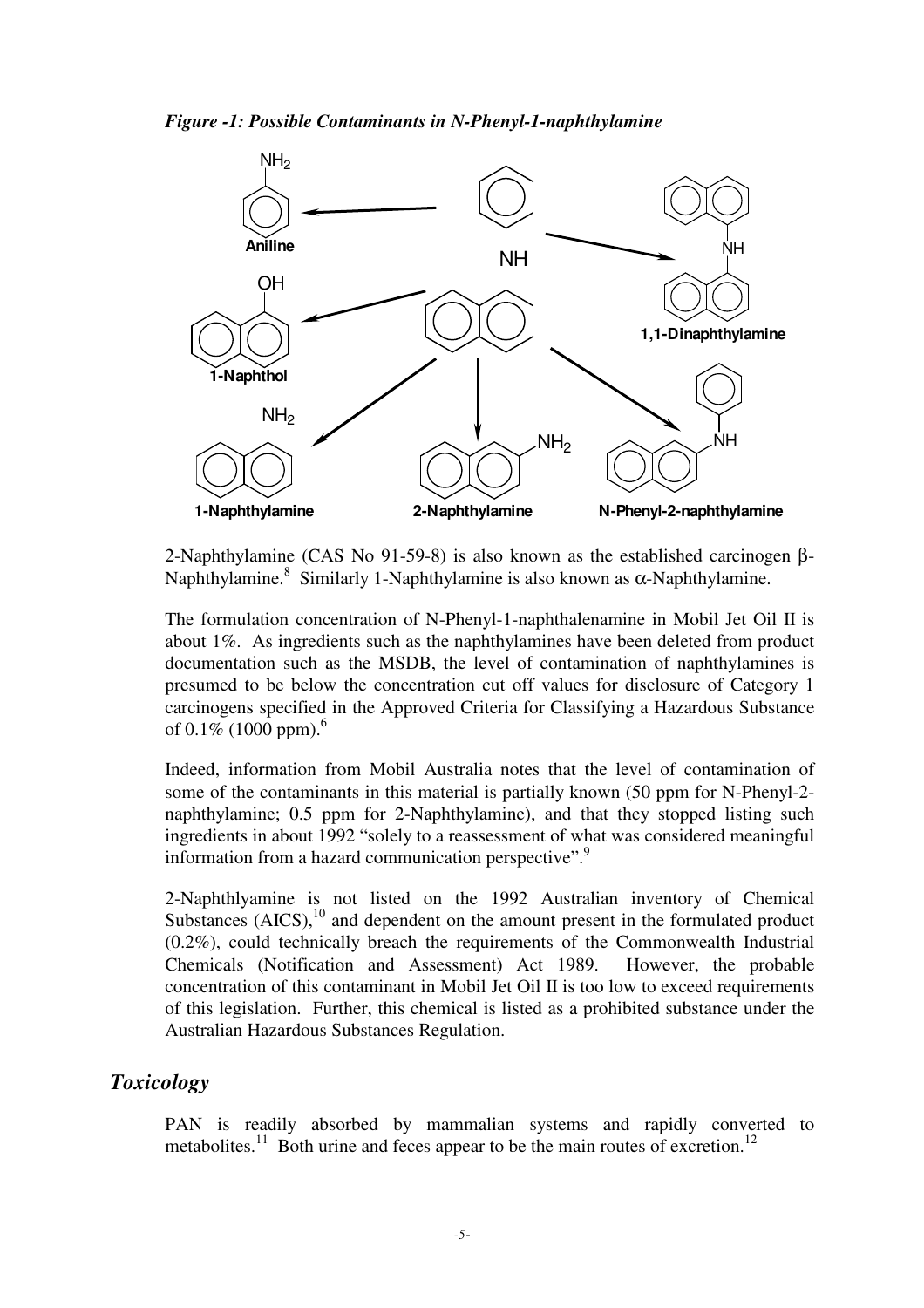By single dosing, PAN does not seem particularly toxic, with  $LD_{50}$ s above 1 g/kg. The chemical has a similar mechanism of toxicity of many aromatic amines, of methaemoglobin production. PAN is not irritating in primary skin and eye irritation studies. However, in a guinea pig maximisation test, PAN was shown to be a strong skin sensitiser.<sup>13</sup> This result is supported by case studies in exposed workers.<sup>14,15</sup> At the concentration used (1%), Mobil Jet Oil II is classified as a hazardous substance in Australia for its sensitisation properties.<sup>6</sup>

Most genotoxicity studies report negative results, suggested little genotoxicity potential.<sup>12</sup>

Most repeated dose toxicological studies focus on its potential carcinogenicity. An experimental study, using both PAN and the related compound N-phenyl-2 naphthalenamine administered subcutaneously to mice found a heightened incidence of lung and kidney cancers.<sup>16</sup> While the methodology used in this study makes evaluation of the results problematic (use of one gender, small sample sizes, limited number of dose groups, subcutaneous administration as an inappropriate route of exposure, and so on). A high incidence of various forms of cancer was also found among workers exposed to antirust oil containing  $0.5\%$  PAN.<sup>17</sup> While these animal and human results offer only limited information, they are at least supportive of a mild carcinogenic effect.

This must be contrasted with the results of long term carcinogenicity bioassays in rats and mice conducted by the US National Toxicology Program with the structurally related N-phenyl-2-naphthylamine (studies were not carried out on PAN), which have not reported any carcinogenic potential for this chemical.<sup>18</sup>

#### *Regulatory Classification*

PAN is not listed on the NOHSC Designated List of Hazardous Substances.

However, the NOHSC Approved Criteria for Classifying Hazardous Substances<sup>6</sup> note that mixtures containing sensitisers should be classified as an "Irritant" hazardous substance if included in the product at a concentration at or greater than 1%. Further, a product containing a skin sensitiser at or above this value should carry risk statement R43 – *May cause skin sensitisation by skin contact.*

The data on carcinogenicity of PAN is too limited to make a determination sufficient to allow classification for regulatory purposes.

Nevertheless, based on established sensitisation properties and possible carcinogenic properties, exposure to materials containing N-phenyl-1-naphthylamine should be avoided.

# *Tricresyl phosphate*

Phosphoric acid, tris(methylphenyl) ester (CAS No 1330-78-5) is better known as Tricresyl phosphate (TCP) or Tri-tolyl phosphate.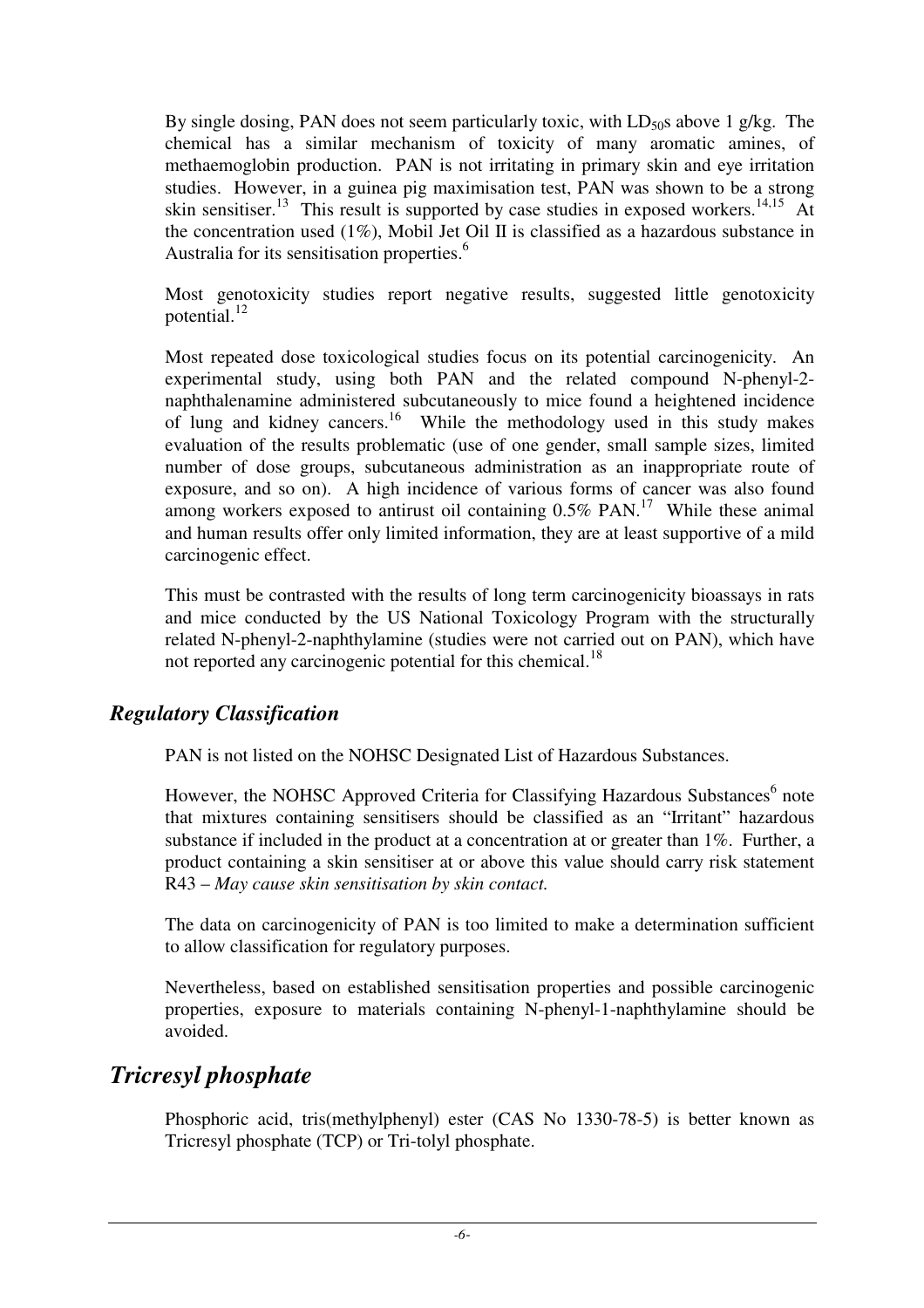## *Chemistry of the Cresols and Tricresyl phosphate*

#### *Industrial manufacture*

TCP is a molecule comprised of three cresyl (methylphenyl) groups linked to a phosphate group. Cresol is an aryl structure comprising a hydroxyl (-OH) and methyl  $(CH<sub>3</sub>)$  group attached to a benzene molecule. Industrial cresol is a mixture of three isomers, ortho- para- and meta-cresol molecules in varying concentrations. The ortho-, meta- or para- prefixes denote how far apart the hydroxyl and methyl groups are on the cresol molecule (see Figure below).

#### *Figure-2: Structure of Tricresyl Phosphate*



Industrially, the chemical is made by reaction of phosphorus oxychloride  $(POCl<sub>3</sub>)$  with industrial cresol.

Commercial grade TCP is a complex mixture of structurally related compounds, some of which are known to have neurotoxic properties. These are produced from the orthoalkyl substituted phenols or xylenol present in the manufacturing process. orthomethyl phenols (cresol) or ortho-ethyl phenols lead to toxic components, whereas ortho-substituted xylenols do not.<sup>19</sup>

Initially, TCP contained high levels of all isomers. The neurotoxic potential of the ortho-cresyl isomers, most notably tri-ortho-cresyl phosphate (TOCP), was recognised quite early.<sup>20</sup> Indeed much research has been carried out on the toxicity of TOCP, presumably on the basis that as it had three cresyl groups, it must be more toxic than molecules with less.

There have been substantial modifications of TCP containing materials. Earlier TCP products, such as "torpedo oil" used in World War II, were highly toxic, containing perhaps 25-40% ortho-cresol. Notably, this product was more toxic than TOCP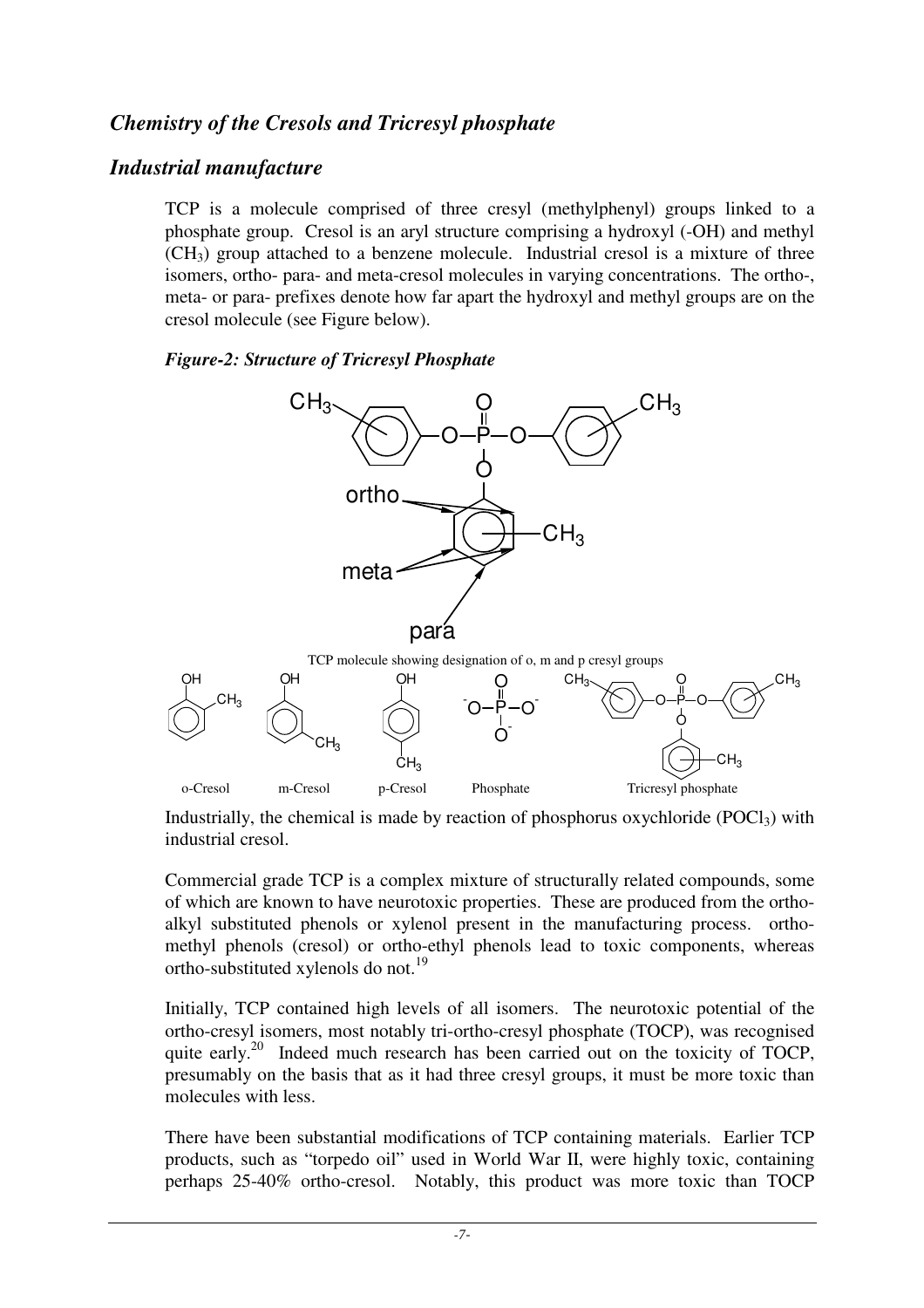itself.<sup>21</sup> This is a critical finding, because it meant that the conventional view that the toxicity of TCPs was correlated to their tri-ortho-cresyl content was incorrect. The presence of other ortho-cresyl containing molecules (not just TOCP) needs consideration in evaluating the overall toxicity of TCP.

Manufacturers reduced the levels of ortho-cresyl and ortho-ethylphenyl isomers to reduce the potential for neurotoxicity. Changes to the phenolic mixture used to manufacture TCP, introduction of processing alternatives and improved purification methods all assisted in reducing ortho-cresol content. By the 1950s, commercially available TCP contained about 3% ortho-cresol isomers. Further refinements in the 1980s to 1990s have decreased the ortho-cresol content further. How much these refinements had removed the toxic impurities outlined above is not known. Indeed, toxicity was still being detected in commercially available products in 1988.<sup>2</sup>

It is difficult to obtain data on the amount of TOCP contamination in commercially available materials now being marketed world-wide containing TCP. However, conservative estimates of about  $0.1\n-1\%$  (1,000-10,000 ppm) seem realistic. This suggests that a product containing 3% TCP would contain about 0.003-0.03% TOCP (30-300 ppm). The "new generation" materials are claimed to have an even lower TOCP content, although data on content is sparse.<sup>2</sup> Importantly however, is that the focus of attention on the toxicity of TOCP has masked the study of the toxic potential of other orthocresyl isomers. Further, work by Henschler and colleagues in the 1950s (published, but published in German) was not reconsidered until the 1990s.

Typically, jet turbine engine oils are formulated with about 3% TCP. This includes Mobil Jet Oil - 3% TCP is stated on MSDB, and is supported by data published in elemental analyses,<sup>22</sup> where a Mobil Jet Oil was shown to contain  $0.29\%$  Phosphorus, which extrapolates to about 3.5% organophosphate.

#### *Uses of TCP*

TCP has been a commercially useful material, and has been used as a plasticiser, lubricant, hydraulic fluid, paint additive, oil additive, dust suppressant and so on.<sup>23,24</sup> Most commercial uses have now ceased.

In jet oil, TCP is used in the formulation of lubricants as an anti-wear additive to enhance load bearing properties and improve tolerance to increasing speed of rotating or sliding motion. It also has flame retardant properties. While some other triaryl phosphates have similar properties and may also be used as oil additives, the anti-wear properties of TCP are considered unique. For example, pure tri-para-cresyl phosphate is considered to have poorer lubricating properties than commercial TCP. $2$ 

#### *Isomers of TCP*

Generally, the chemical known as TCP comprises a mixture of unspecified orthopara- and meta-cresol molecules (as cresyl groups, see above), which can be formed into a number of separate structures with similar chemical formulas (isomers).

Technically, there are ten possible tri-cresyl phosphate structures (see below).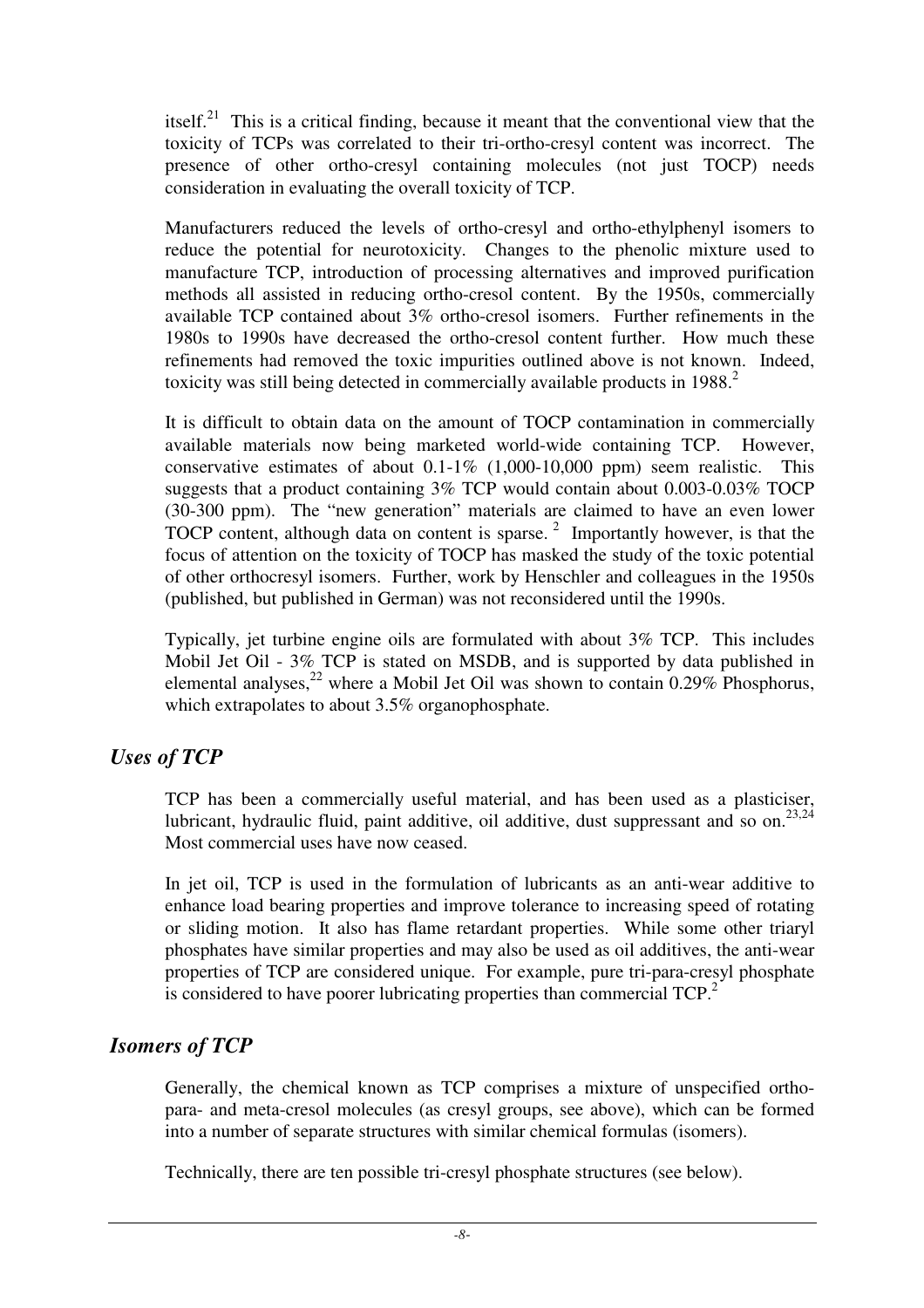#### *Figure-3: Possible Isomers of Tricresyl phosphate*



- o ortho-cresyl group
- m meta-cresyl group
- p para-cresyl group

ortho-cresyl group containing molecules are highlighted in **bold** 

The structures of the ten different isomers are shown below.





The different isomers of TCP have different properties, and indeed, different toxicities. Most notably, tri-orthocresyl phosphate (TOCP) is a well established neurotoxicant (see below).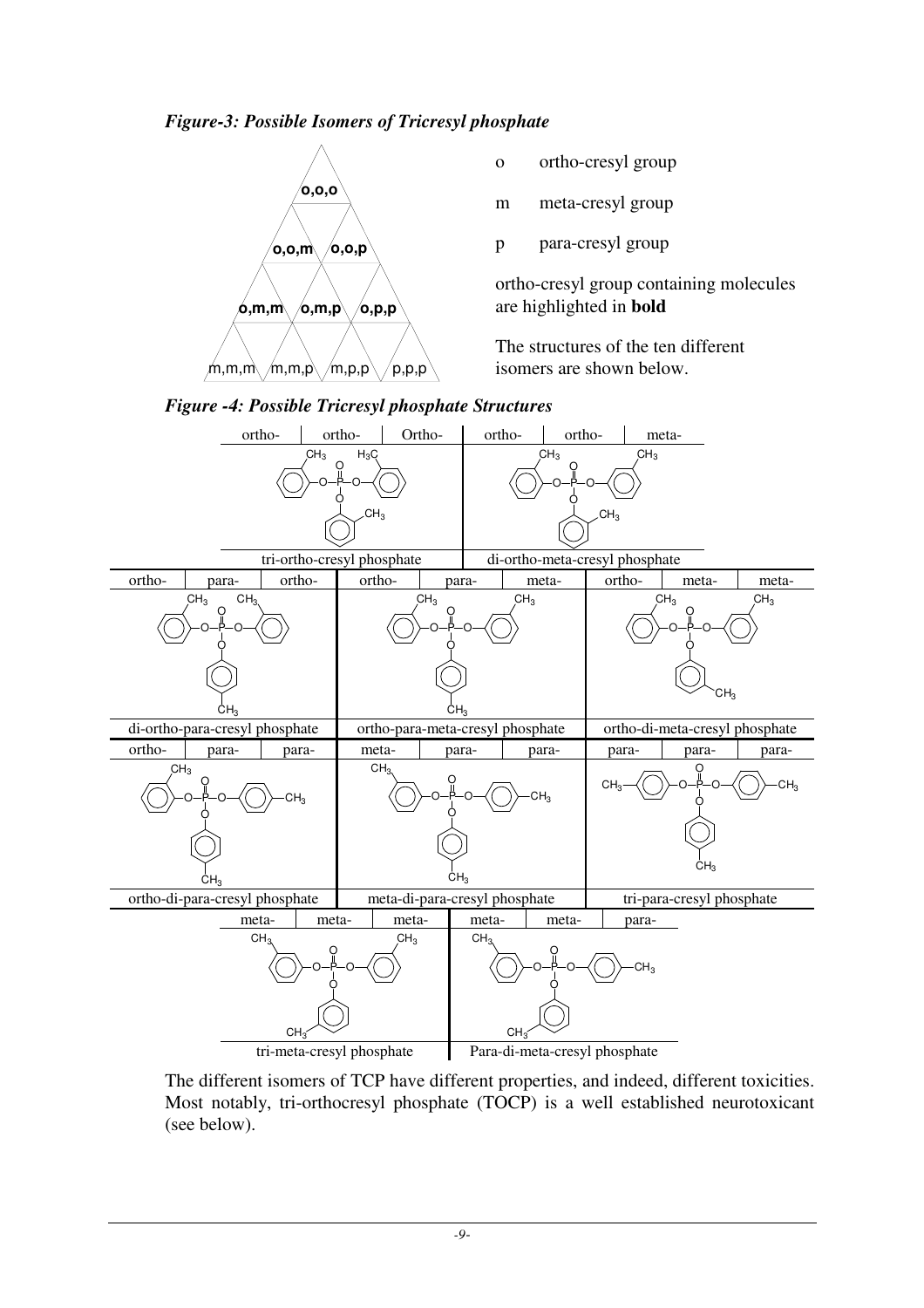#### *TCP Nomenclature*

Describing Tricresyl phosphate isomers chemically can be a complicated task. However, the Chemical Abstracts Service (CAS) has simplified this process by allocating four unique identifying CAS registry numbers to Tricresyl phosphate mixtures. These are listed on the Australian Inventory of Chemical substances:  $10$ 

- $\Omega$  CAS No 1330-78-5 Phosphoric acid, tris(methylphenyl) ester (C<sub>21</sub>H<sub>21</sub>O<sub>4</sub>P), which denotes Tricresyl phosphate (unspecified cresyl groups);
- $\Omega$  CAS No 78-30-8 Phosphoric acid, tris(2-methylphenyl) ester (C<sub>21</sub>H<sub>21</sub>O<sub>4</sub>P), which denotes Tricresyl phosphate (containing ortho-cresyl groups);
- CAS No 563-04-2 Phosphoric acid, tris(3-methylphenyl) ester  $(C_{21}H_{21}O_4P)$ , which denotes Tricresyl phosphate (containing para-cresyl groups);
- $\Omega$  CAS No 78-32-0 Phosphoric acid, tris(4-methylphenyl) ester (C<sub>21</sub>H<sub>21</sub>O<sub>4</sub>P), which denotes Tricresyl phosphate (containing meta-cresyl groups).

In the past, disclosure of tricresyl phosphate ingredients in products containing this chemical invariably used the nonspecific 1330-78-5 CAS number. Unfortunately, this provides no information about the various isomers in the mixture.

In its classification systems for hazardous substances, the European Union (EU) has introduced modifications of two of the CAS descriptions for tricresyl phosphate chemicals, being:

- CAS No 78-30-8 Tricresyl phosphate (containing o-o-o, o-o-m, o-o-p, o-m-m, o-m-p, o-p-p isomers);
- CAS No 78-32-0 Tricresyl phosphate (containing m-m-m, m-m-p, m-p-p, p-p-p isomers).

The reason for this change was to discourage use of the general TCP mixture CAS Number 1330-78-5 (which is proposed to be deleted), and encourage better disclosure of ortho-cresyl containing mixtures. Newer documentation by jet oil manufacturers suggests this has not yet happened, with the older 1330-78-5 CAS Number still in use on product information. It can be argued that the continued use of the older 1330-78-5 number by industry indicates that they are ignorant of the changes at the EU level and the implications of these changes for disclosure on labels and material safety data sheets.

The new CAS numbers will assist in identifying those products that contain the toxic ortho-cresyl ingredients. At the moment, it may be presumed that from a marketing perspective, disclosure of the new CAS number that indicates the presence of orthocresyl containing TCP in commercial products is undesirable, and therefore companies are persisting with the older generic CAS number. From this, it may be assumed that the absence of the non-ortho-cresyl containing TCP CAS number indicates that orthocresyl groups are present in the mixture. This is further supported by the absence of positive statements about the absence of ortho-cresyl containing isomers in TCP products.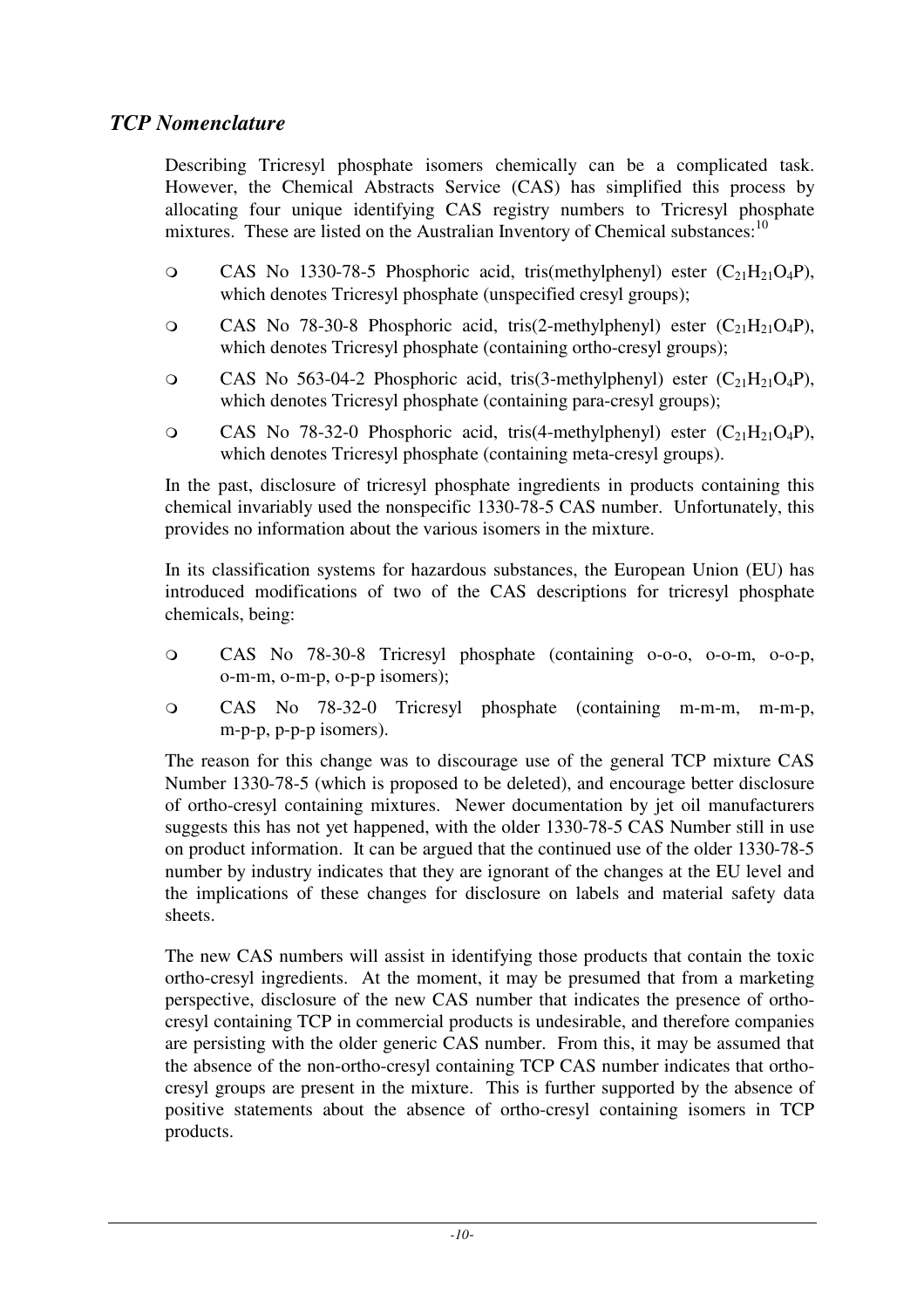The EU chemical names and numbers are listed in the Australian List of Designated Hazardous Substances, which forms a major part of the classification of hazardous substances under the hazardous substances regulations.<sup>5</sup> Suppliers of tricresyl containing materials should be referring to the new CAS numbers and chemical descriptions as soon as practicable. Further, a requirement to "state on the label whether the substance is a specific isomer or a mixture of isomers" is included in the List.

# *Toxicity of Tricresyl phosphates*

## *Toxicology of the Organophosphates*

Human toxicity to organophosphorus compound has been known at least since 1899, when neurotoxicity to phosphocreosole (then used in the treatment of tuberculosis) was reported.<sup>25</sup>

The study of the toxicity is extensive, with two very well established mechanisms on esterases and on neurotoxic esterases (NTE).

#### *Poisoning with Organophosphates*

The organophosphorus compounds are generally characterised by a toxicity of inhibition of the esterase enzymes, most particularly cholinesterases<sup>26</sup> and neurotoxic esterases.<sup>27</sup> The mechanism of effect is phosphorylation.<sup>28</sup> The effect is a specific mechanism of organophosphate toxicity.

An organophosphorus molecule can be represented by the general structure:

$$
R_{3} - P_{1} - R_{1} + R_{2}
$$

Where P is the Phosphorus atom, O is an oxygen atom and  $R_1-R_3$  represents organic structures that can give the molecule a wide range of properties.

Because cholinesterases break down endogenous choline esters, inhibition of these enzymes produces an accumulation of levels of choline esters. Most critical of these esters is acetylcholine, a neurotransmitter molecule released throughout the cholinergic nervous system. Any organ or tissue that receives a cholinergic input will become more active or excited if cholinesterases are not available to catalyse the breakdown of acetylcholine. Indeed, cholinergic overstimulation produces most, if not all, of the symptoms of poisoning from single and short term exposure to organophosphates.

**Signs of low level intoxication include headache, vertigo, general weakness, drowsiness, lethargy, difficulty in concentration, slurred speech, confusion, emotional lability and hypothermia.<sup>29</sup>** The reversibility of such effects has been questioned.<sup>30</sup>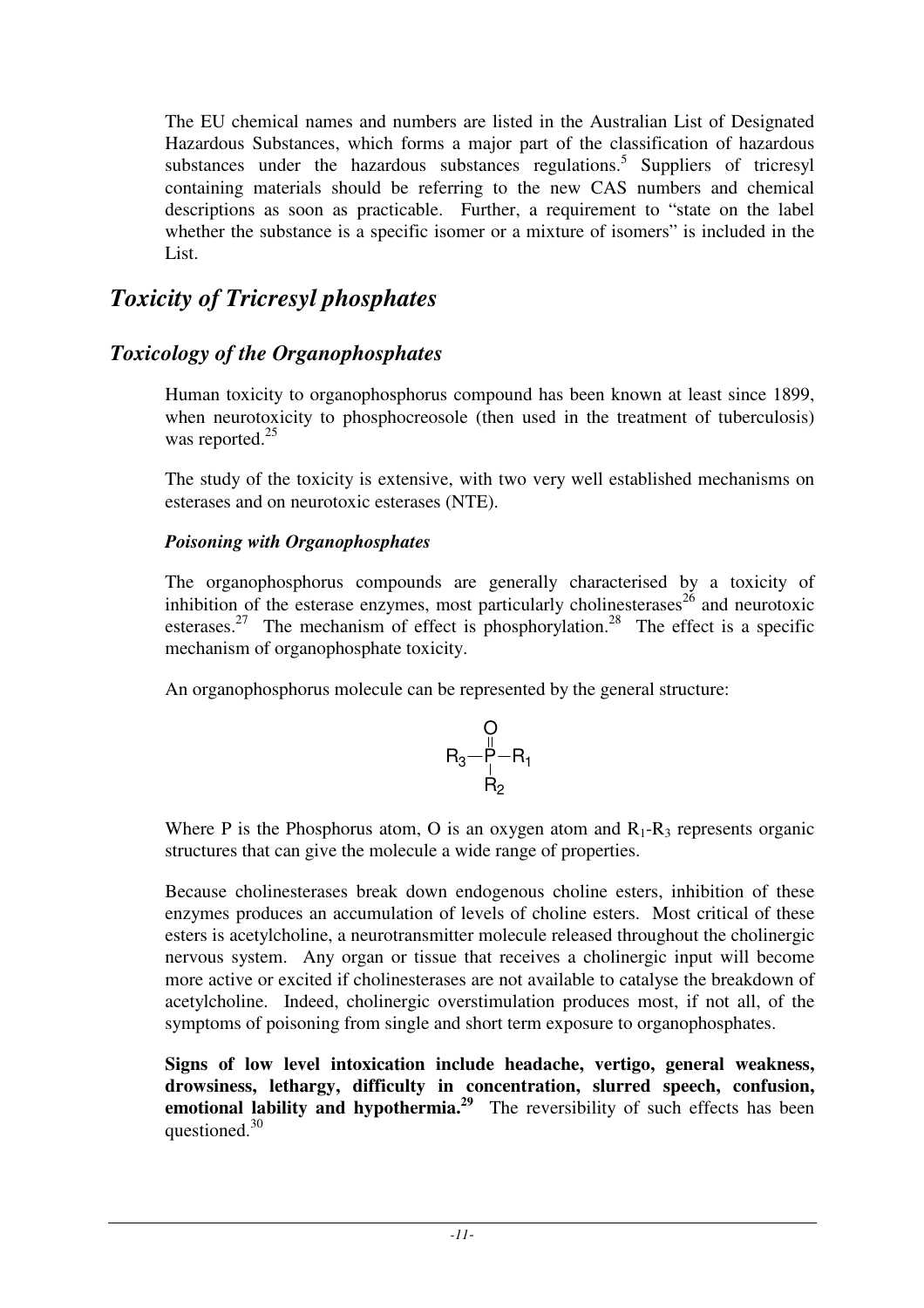Signs of poisoning are usually foreshadowed by the development of early symptoms related to acetylcholine overflow and include salivation, lacrimation, conjunctivitis, visual impairment, nausea and vomiting, abdominal pains and cramps, diarrhoea, parasympathomimetic effects on heart and circulation, fasciculations and muscle twitches.<sup>31</sup>

This is the basic site of inhibition for all OP molecules. $32,33$ 

#### *Organophosphate Induced Delayed Neuropathy (OPDIN)*

There is a second reaction that leads to further neurotoxic and neuropathological changes.

Inhibition of neurotoxic esterases (NTE) can lead to a neuropathological condition of progressive neuronal damage, called organophosphorus induced delayed neuropathy  $(OPIDN)$ .<sup>34,33</sup> The mechanism of toxicity is now fairly well understood, as indeed are the organophosphorus structures which are predicted to cause OPIDN.<sup>35</sup> Basically, all OP molecules react with any -OH groups on the active site of the enzyme:

$$
\begin{array}{ccc} \text{Enzyme-OH} & + & \begin{array}{ccc} & \text{O} & & \text{O} \\ \text{H} & + & \text{R}_3-\text{P}-\text{R}_1 & = & \text{Enzyme-O}-\text{P}-\text{R}_1 \\ \text{R}_2 & & \text{R}_2 \end{array} \end{array}
$$

The basic process is the initial phosphorylation of a group of esterases called the neurotoxic esterases (NTE). This is followed by a second reaction of enzyme "aging", where the enzyme structure (or its microenvironment) was modified so that it can no longer function properly. The basic mechanism is a break in the P-O-R bond, resulting in a negatively charged P-O group, and a free -R group. A determinant of toxicity is the extent of inhibition of these enzymes, in that marked toxicity occurs after inhibition of over  $50\%$ <sup>36</sup>

Several theories about the significance of these events in the development of OPIDN, $37$ and a pathway of events have been proposed.<sup>38</sup>

The likelihood of this reaction occurring is dependent on the molecular structure of the OP molecule. Where either or both of the  $R_1$  or  $R_2$  groups are linked to the phosphorus with a P-O-R bond (instead of a P-R bond), OPIDN can develop. These OP structures are:

$$
\begin{matrix} & & & & O & & & & \\ & & & & & O & & & & \\ \text{Enzyme-O}-P-O-R_1 & \text{Enzyme-O}-P-R_1 & \text{Enzyme-O}-P-O-R_1 & \\ & R_2 & & Q & & Q & \\ & & R_2 & & & R_2 & \\ \end{matrix}
$$

The main classes of organophosphorus molecules that have the potential to cause OPIDN are phosphates (two P-O-R bonds) and phosphonates (one P-O-R bond). A further group known to cause OPIDN are the phosphoroamidates, where the oxygen in the P-O-R bond is replaced by nitrogen (R-N-R).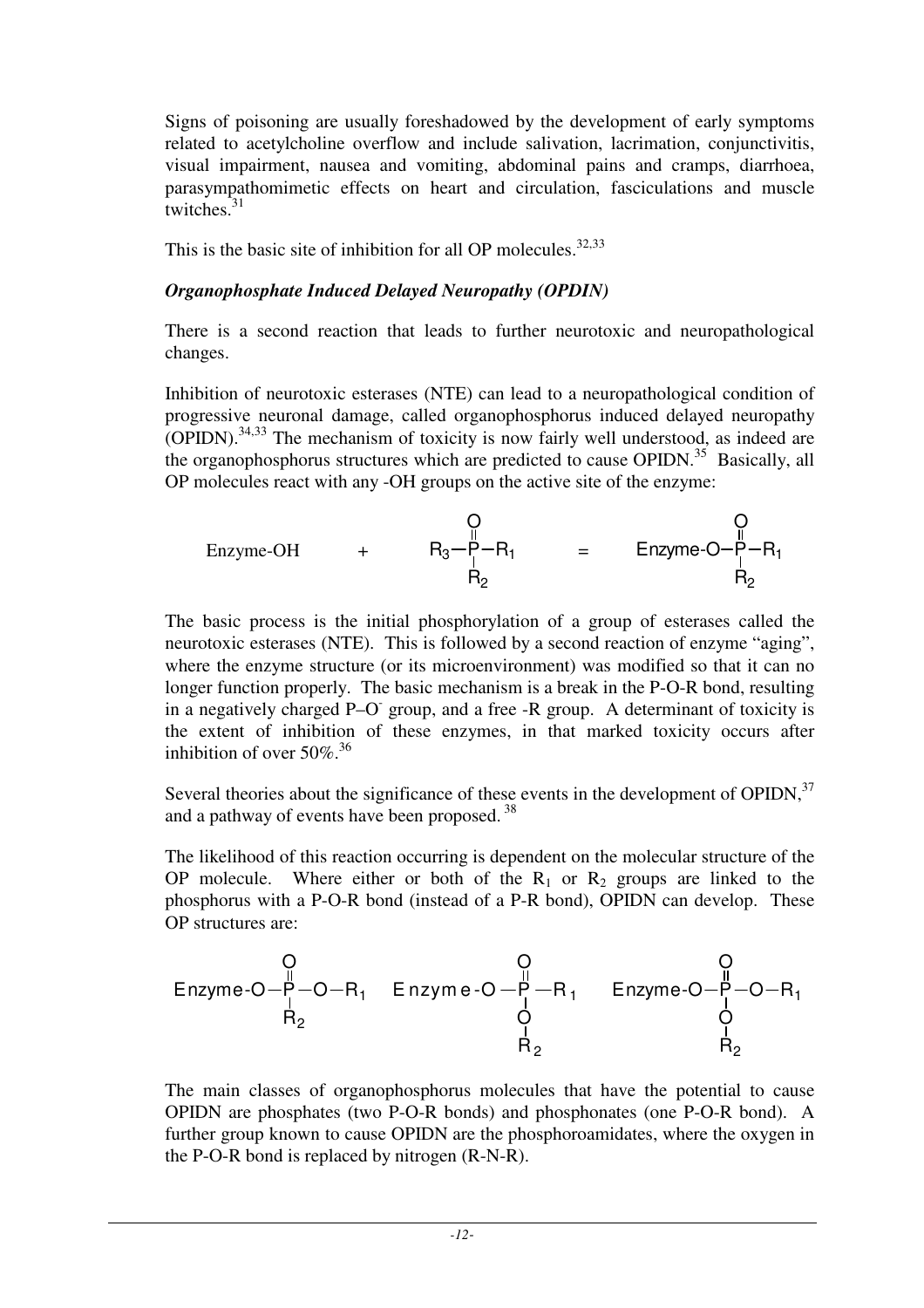Where the OP molecule only contains P-R bonds, aging (and therefore delayed neuropathy) will not occur. The main classes of organophosphorus molecules that have these structures are the phosphinates.<sup>39</sup>

Not all animal species are susceptible to developing OPIDN: for example, rodents are not particularly sensitive<sup>40</sup> (although neurological damage can be produced in the rat<sup>41</sup>). However, along with the cat<sup>42</sup> and chicken,<sup>43,44</sup> humans are considered to be among the most sensitive species.<sup>45</sup>

OPIDN is caused when the organophosphate molecule binds with NTE in the long processes of the nerves (the axons). The enzymes have functions related to transport of nutrients and energy molecules from the cell body to the end of the nerves. Phosphorylation of such proteins results in localised disruption of axoplasmic transport. If prolonged, these effects are followed by swelling of the axon, followed by degeneration from the site of the damage to the end of the axon. If exposure continues, this process can continue up the axon by the phosphorylation of more proteins. Lesions are characterised by degeneration of axons followed by degeneration of the cells that surround (and contribute to the insulation of the fibres) the myelin containing support cells.<sup>45</sup> This effect can occur in sensory or motor nerves in either the central or peripheral nervous systems.<sup>46</sup> Initially, the condition arises as a distal symmetrical sensori-motor mixed peripheral neuropathy mainly affecting the lower limbs with tingling sensations, burning sensations, numbness and weakness. In severe cases paralysis may develop.<sup>47</sup> Longer nerves are affected more, probably because or their requirements for active nutrient supply (shorter nerves may continue to get supplied through passive mechanisms, such as diffusion). Regeneration is possible if exposure ceases and damage is not too extensive.<sup>48,37</sup>

#### *The Intermediate Syndrome*

OPIDN is severe. It is quite likely that such a severe condition would be presaged with a range of clinical and pre-clinical signs and symptoms. These have been reported extensively, and an "intermediate syndrome" was defined in 1987.<sup>49</sup> Symptoms of the intermediate syndrome include: proximal limb paralysis, weakness of neck muscles, inhibition of respiratory muscles and cranial nerve involvement. The mechanism of effect is different from poisoning or OPIDN effects, and is considered to be due to the effect of the organophosphate at the level of the neuromuscular synapses.<sup>50</sup>

#### *Chronic Organophosphate Neuropsychological Disorder (COPIND)*

More recently, chronic exposure to organophosphates has been associated with a range of neurological and neuropsychological effects.<sup>51,52,53,54,55</sup> Such symptoms (mainly neurological and neurobehavioural symptoms) may also be seen in exposed individuals who have been sufficiently fortunate in not having exposures that were excessive enough in intensity or duration to lead to clinical disease.

A distinct condition - chronic organophosphate neuropsychological disorder (COPIND) has been described, of neurological and neuropsychological symptoms.<sup>56</sup> These include: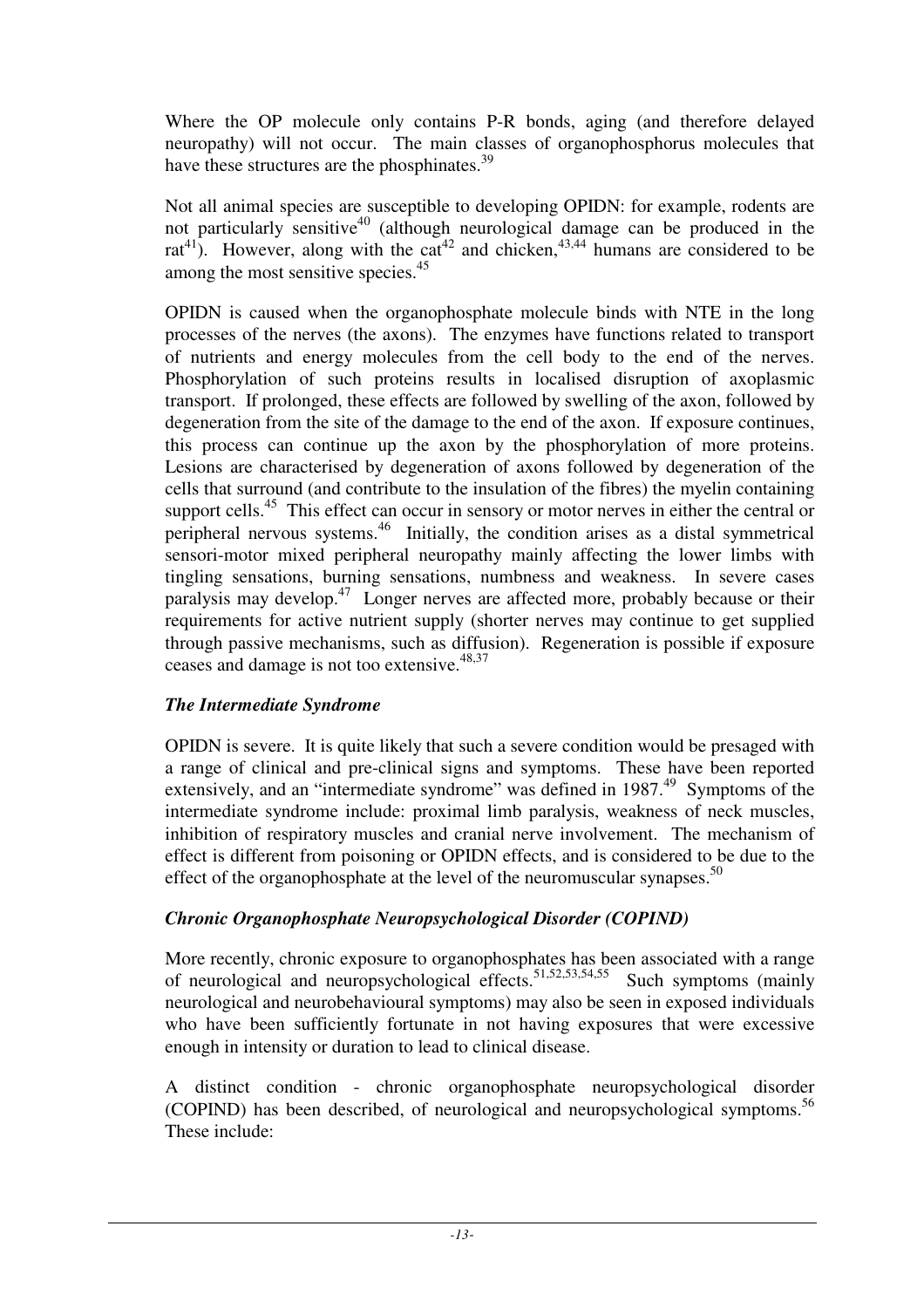- diffuse neuropsychological symptoms (headaches, mental fatigue, depression, anxiety, irritability);
- reduced concentration and impaired vigilance;
- reduced information processing and psychomotor speed;
- memory deficit and linguistic disturbances;

COPIND may be seen in exposed individuals either following single or short term exposures leading to signs of toxicity, $5^2$  or long term low level repeated exposure with (often) no apparent signs of exposure.<sup>54</sup> The basic mechanism of effect is not known, although it is not believed to be related to the esterase inhibition properties of organophosphorus compounds. It is also not known if these symptoms are permanent.

## *Toxicology of TCP and TOCP*

Much of the early study of OPIDN was investigated not just with organophosphorus compounds, but with the tricresyl phosphates $57,58$  following outbreaks of poisoning after accidental or criminal adulteration of food or beverages with TCP containing products. A large literature is now available on the toxicity of the tricresyl phosphates (most particularly, TOCP) and the basic mechanisms are well established.<sup>59</sup> TCP produces acute poisoning based on cholinesterase inhibition, and a well defined syndrome of neurological degeneration (either from short term or long term repeated dose exposure). As well as affecting the nervous system, TCP also has toxic effects in the adrenal glands, ovaries and testes.<sup>60</sup> TCP is also known to be a skin irritant and to cause allergic dermatitis.<sup>59</sup>

Neurotoxicity has been reported in TCP manufacture. $61$  The toxic effects of oils containing TCP have also been long recognised.<sup>62</sup>

The toxic properties of tri-ortho-cresyl phosphate have been recognised for decades, and the presence of this isomer in products containing TCP presents a significant occupational health problem. Further, as noted above, there are five other orthocresyl phosphate isomers:

- two di-ortho-cresyl phosphates (di-ortho-mono-meta-cresyl phosphate or o-o-m and di-ortho-mono-para-cresyl phosphate or o-o-p); and
- three mono-ortho-cresyl phosphates that contain only one ortho-cresyl group but various combinations of meta-cresyl and para-cresyl groups (o-p-p, o-p-m, o-m-m).

These mono- and di- ortho-tricresyl phosphates are reported to have measurable toxicities similar to the neurotoxicity produced by TOCP.

#### *Other ortho-cresyl containing ingredients*

Tricresyl phosphate will also contain mixed esters of orthophosphoric acid with different cresyl radicals, of the mono- and di-cresyl types.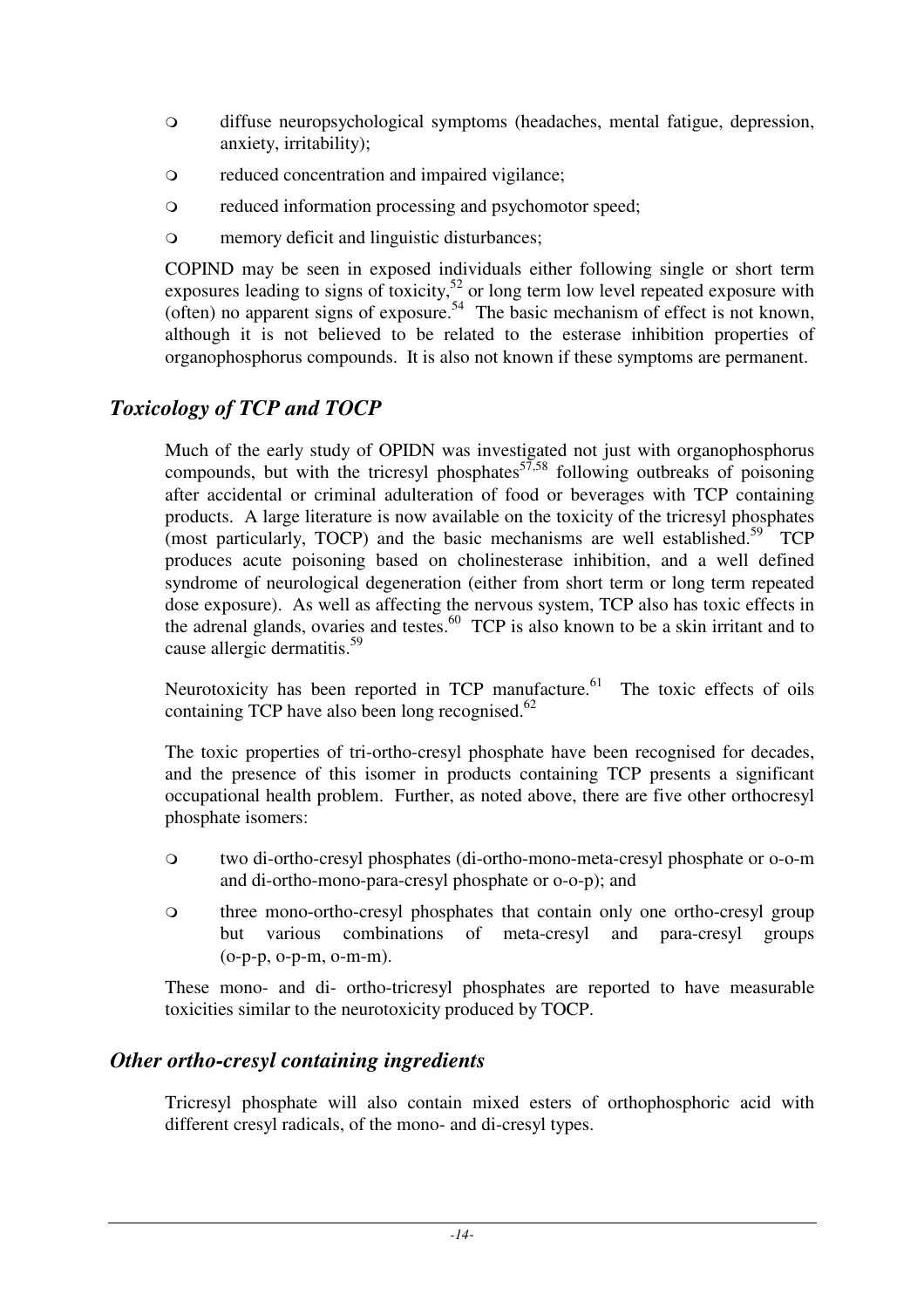Other contaminants, such as ortho containing di-cresyl phosphates may also be toxic. Further, mono-ortho-cresyl-diphenyl phosphate (that is, an organophosphate molecule with one cresyl group only (see below) appears to be the most toxic molecule of all.<sup>21</sup>



Mono-ortho-di-phenyl phosphate

Further, other ortho-containing molecules, such as 2,3-Tri-xylenyl phosphate and 2,4- Tri-xylenyl phosphate, are weakly neurotoxic (this is a cresyl molecule with an extra methyl group, the 2- indicates the ortho-position, see below).<sup>19</sup>

#### *Possible Tri-xylenyl phosphate Structures*



Other trixylenyl phosphates, such as 2,5, 2,6, 3,4 and 3,5 were not neurotoxic.

Still other impurities, such as triphenyl phosphate, di-phenyl-mono-cresyl- phosphate, di-phenyl-mono-xylenyl phosphate and tri-xylenyl phosphate may also be neurotoxic. The presence of structures with methyl groups adjacent to the ester –O-P bond, needs consideration in evaluating the overall toxicity of TCP.

Recent research has focused on identifying a dose response relationship for TOCP. Results of a short term repeated dose study in hens of aviation engine oil containing various amounts of commercial TCP suggest that oil containing 1% TCP (a TCP equivalent of 20 mg/kg/day) was considered a no observable effect level.<sup>63</sup> Similar findings were reported in a later study. $64$ 

Finally, it is generally assumed that most exposure to TOCP is by the inhalational route (ingestion is unlikely for persons not directly handling this material). However, absorption through skin exposure should not be discarded, as significant exposure (maximally estimated at a transdermal flux rate of  $0.01$  mg/cm<sup>2</sup>/hr) through this route is possible.<sup>65</sup>

## *Relative Toxicity of the ortho-Cresyl Containing Tricresyl phosphate Isomers*

The ten isomers that make up TCP are toxicologically different, and it is well established that the ortho containing isomers are the most toxic. Much research in the past has concentrated on the tri-orthocresyl phosphate isomer (TOCP), which has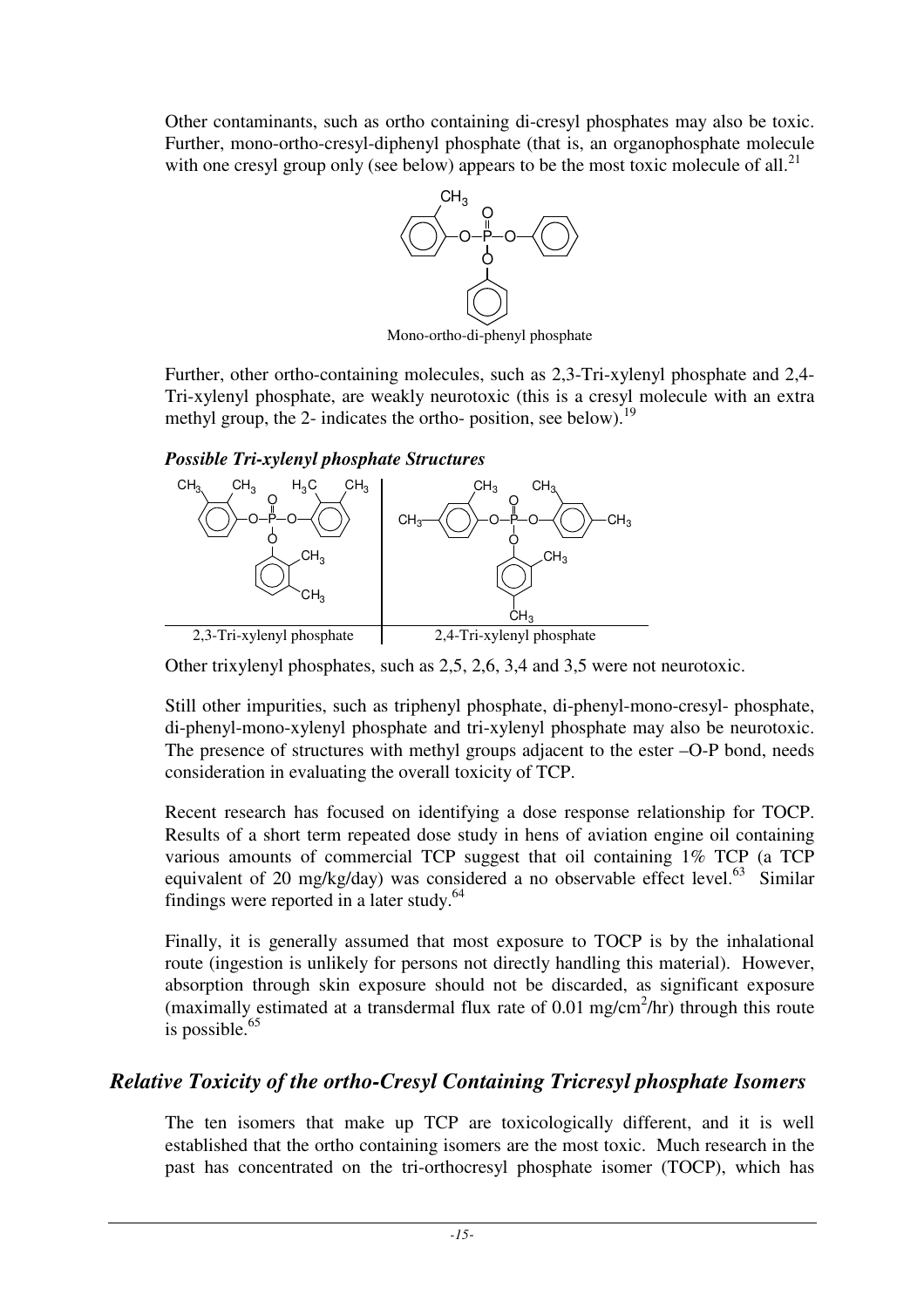shown to be associated with organophosphate induced delayed neuropathy (OPIDN). TCP manufacturers have expended considerable energy in reducing levels of TOCP in commercial grades of TCP.

**However, what is less well known is that there are other ortho containing isomers in TCP, three mono-ortho (MOCP) isomers and two di-ortho (DOCP) isomers. These are not specified in mandated lists of hazardous chemicals, and this may be one reason why they are not disclosed on labels and MSDS.** 

**All these compounds are neurotoxic in the same way as TOCP - however they are known to be more neurotoxic. For instance the DOCPs are five times more toxic,**  and the MOCPs ten time more toxic, than TOCP.<sup>19,21</sup> The total toxicity of a particular mixture is therefore dependent on consideration of the proportion of each ingredient, their relative toxicities, and the effect of any interaction between mixtures of chemicals.

In evidence to the Australian Senate Aviation Inquiry, Mobil USA noted that Mobil Jet Oil II contains less than 5 ppb  $(0.005$  ppm)  $TOCP<sup>3</sup>$ . This is an impressively low amount, and suggests that the neurotoxic potential from a chemical containing such a low level of tri-ortho-cresyl isomer be vanishingly small.

Concentrations of other neurotoxic ingredients were not so readily available. In evidence to the Australian Senate Aviation Inquiry, it became apparent that DOCPs were present in TCP at a concentration of 6 ppm, and MOCPs were present at a concentration of 3070 ppm. $3$  As these ingredients are present in higher concentrations than TOCP, and have a significantly higher toxicity than TOCP, it is suggested that a statement of low TOCP content is misleading as it underestimates the toxicity of the – OCP ingredients by a factor of 30,730 (see the Table below).

| Isomer      | <b>Concentration</b> (ppm) | <b>Relative Toxicity</b> | <b>Equivalent Toxicity</b> |
|-------------|----------------------------|--------------------------|----------------------------|
| <b>TOCP</b> | 0.005                      |                          | l x                        |
| <b>DOCP</b> |                            |                          | $30 \times$                |
| <b>MOCP</b> | 3070                       |                          | $30700 \times$             |
|             |                            | <b>Total</b>             | $30731 \times$             |

*Table 1: Tricresyl Phosphate: Toxicity of Isomers* 

Further, the chemically similar organophosphates such as xylenols and phenolics are also present in as contaminants in tricresyl phosphate. These also have a similar neurotoxicity to the cresyl isomers, which would add to the relative toxicity listed above.

New products are being introduced into the market. Claims that they are organophosphate clear are untrue. Mobil 291, one such replacement oil contains less than 1 ppb TOCP, 1.1 ppm DOCP and 1760 ppm MOCP.<sup>3</sup> This gives an equivalent toxicity of 17606, which is about half that of the previously used product, Mobil Jet Oil II. While this is a significant decrease in -OCP containing monomers, it is not phosphate free.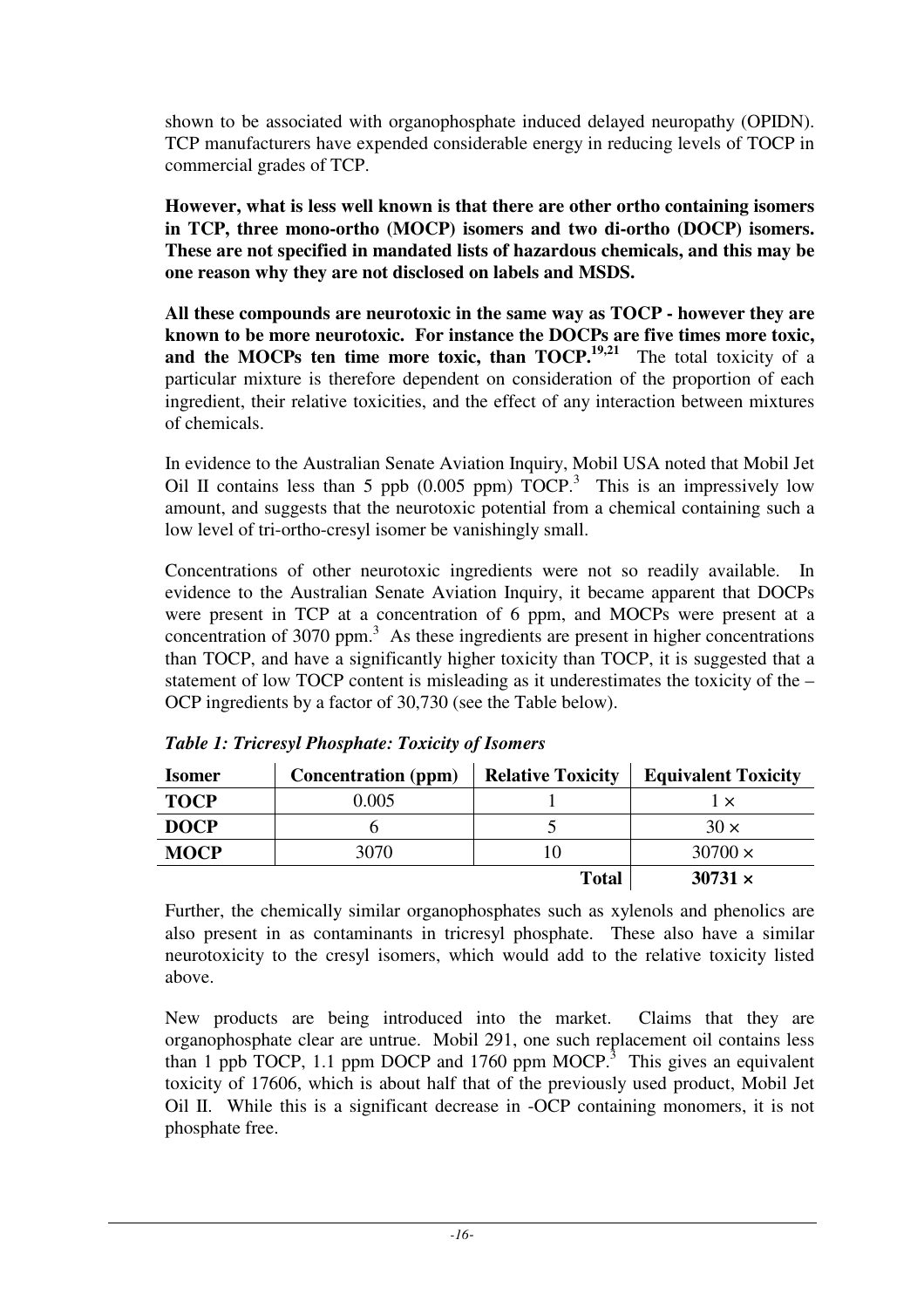## *Regulatory Classification*

 $\overline{a}$ 

Tricresyl phosphate is listed on the NOHSC Designated List of Hazardous Substances.

The first edition of the Designated List was current from 1994 to 1999.<sup>66</sup> This edition contains three entries for Tricresyl phosphate.

The first entry for Tricresyl phosphate (as Tri-tolyl phosphate) uses the CAS No 1330- 78-5. This entry notes that mixtures this ingredient should be classified as "Harmful" hazardous substances if included in the product at a concentration at or greater than 0.2% and "Toxic" hazardous substances if included in the product at a concentration at or greater than 1%. Further, a product containing a this ingredient at or above 0.2% should carry risk statement R23/24/25 – *Toxic by inhalation, in contact with skin and if swallowed* and R39 – *Danger of very serious irreversible effects.*

There are two other entries in the 1994 edition of the Designated List, based on two other chemical descriptions. Tricresyl phosphates (<1% o-cresol) and Tricresyl phosphates (>1% o-cresol). Regulatory requirements for the former are classified as Harmful if present in a mixture above 5% with risk phrases R21/22 – *Harmful in contact with skin and if swallowed*. Regulatory requirements for the latter are the same for Tri-tolyl phosphate (CAS No 1330-78-5).

A final entry also is listed for Triorthocresyl phosphate under the CAS No 78-30-8, but no classification cut-off values are listed or risk phrases suggested.

Entries on product documentation have invariably used the 1330-78-5 description, perhaps because of the problem of obtaining a true estimate of all the various structures containing the "o-cresol" groups.

The second edition of the designated list has been current since  $1999$ <sup>5</sup>. All entries for TCP have been deleted, with two new entries:

- CAS No 78-30-8 Tricresyl phosphate (o-o-o, o-o-m, o-o-p, o-m-m, o-m-p, o-p $p$ );<sup>†</sup>
	- - Classified as "Harmful" at concentrations above 0.2%, with the risk phrases R21/22 – *Harmful in contact with skin and if swallowed*.
	- - Classified as "Toxic" at concentrations above 1%, with the risk statements R23/24/25 – *Toxic by inhalation, in contact with skin and if swallowed* and R39 – *Danger of very serious irreversible effects.*
- CAS No 78-32-0 Tricresyl phosphate (m-m-m, m-m-p, m-p-p, p-p-p)
	- - Classified as "Harmful" at concentrations above 5% with the risk phrases R21/22 – *Harmful in contact with skin and if swallowed*.

<sup>†</sup> This CAS No is also used to describe the entry for Tri-ortho-cresyl phosphate (TOCP), suggesting that any Tricresyl phosphate containing ortho-cresyl containing isomers, can now be loosely called TOCP.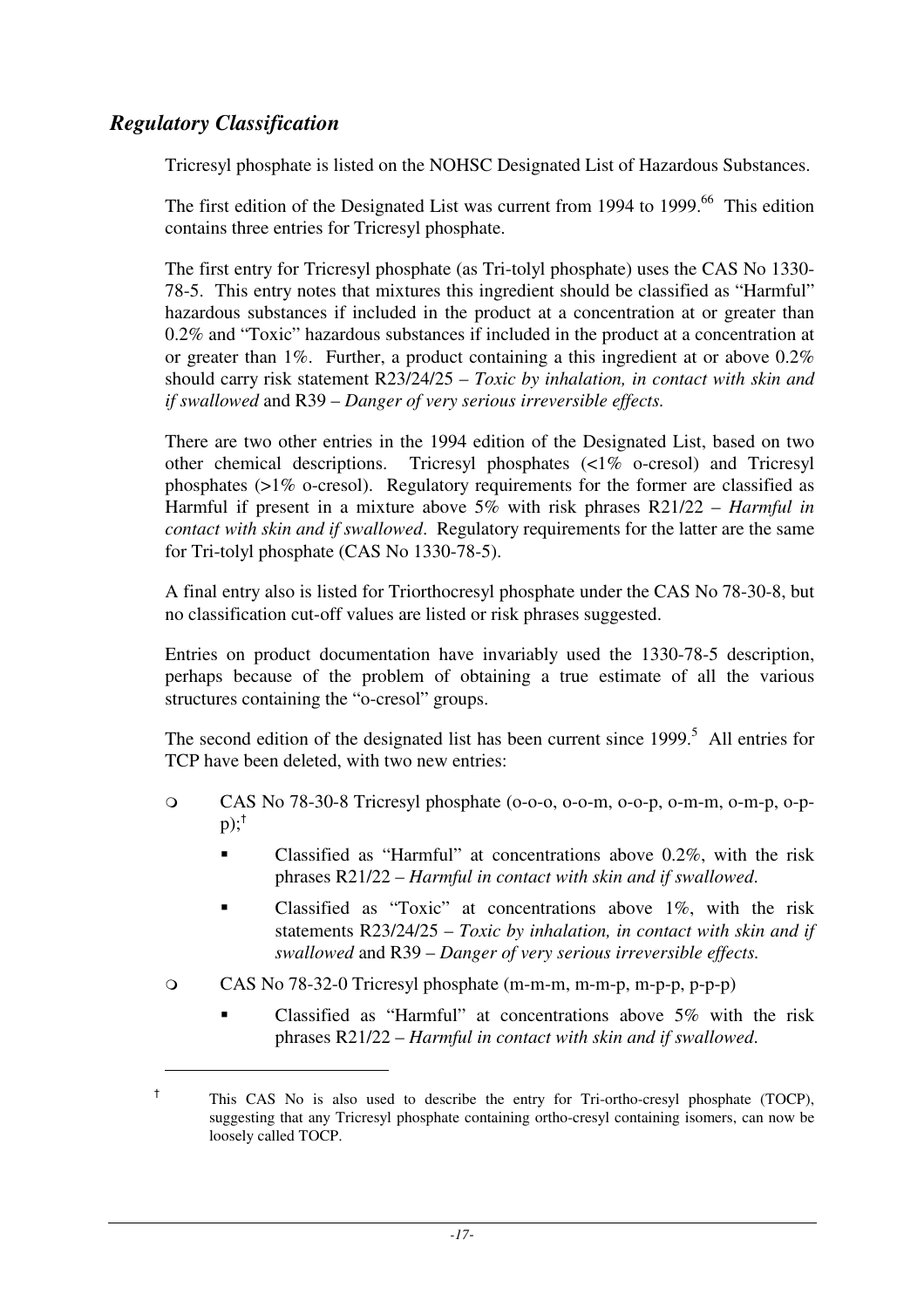While these two new entries have attempted to clear up the confusion apparent in the earlier entries, it is not known at which point that contamination of a non-ortho-cresyl-TCP with ortho-cresyl containing monomers converts a low hazard "non-o-TCP" to an o-TCP.

Use of these two new entries is not widespread, with the 1330-78-5 CAS number remaining in common use. Unless an accurate measure of the ortho-cresyl (and probably the "ortho"-xenyl isomers) can be made, it is prudent to continue to assume that the TCP mixture contains significant levels of ortho-containing isomers.

## *Non-Organic Contaminants*

One additional point that should be made is that these materials do not just contain organic molecules. They also contain low levels of other contaminants. The elemental analysis conducted by van Netten<sup>22</sup> investigated elemental concentrations of a range of elements in three commercially available jet oils (see Figure below).

*Figure -5: Toxic Metal Contaminants in Commercial Jet Oils* 



While concentrations of some metals are in ppm and even ppb concentrations, it is misleading to ignore the possible effects of these and other exposures either singly, or in combination.

# *Issues that can Impact on Exposure to Jet Oils The Impact of Altitude*

The concentration of oxygen at increasing altitude remains constant, at 20.9%. This suggests that oxygen levels are unchanged. This is not true. Basically, as altitude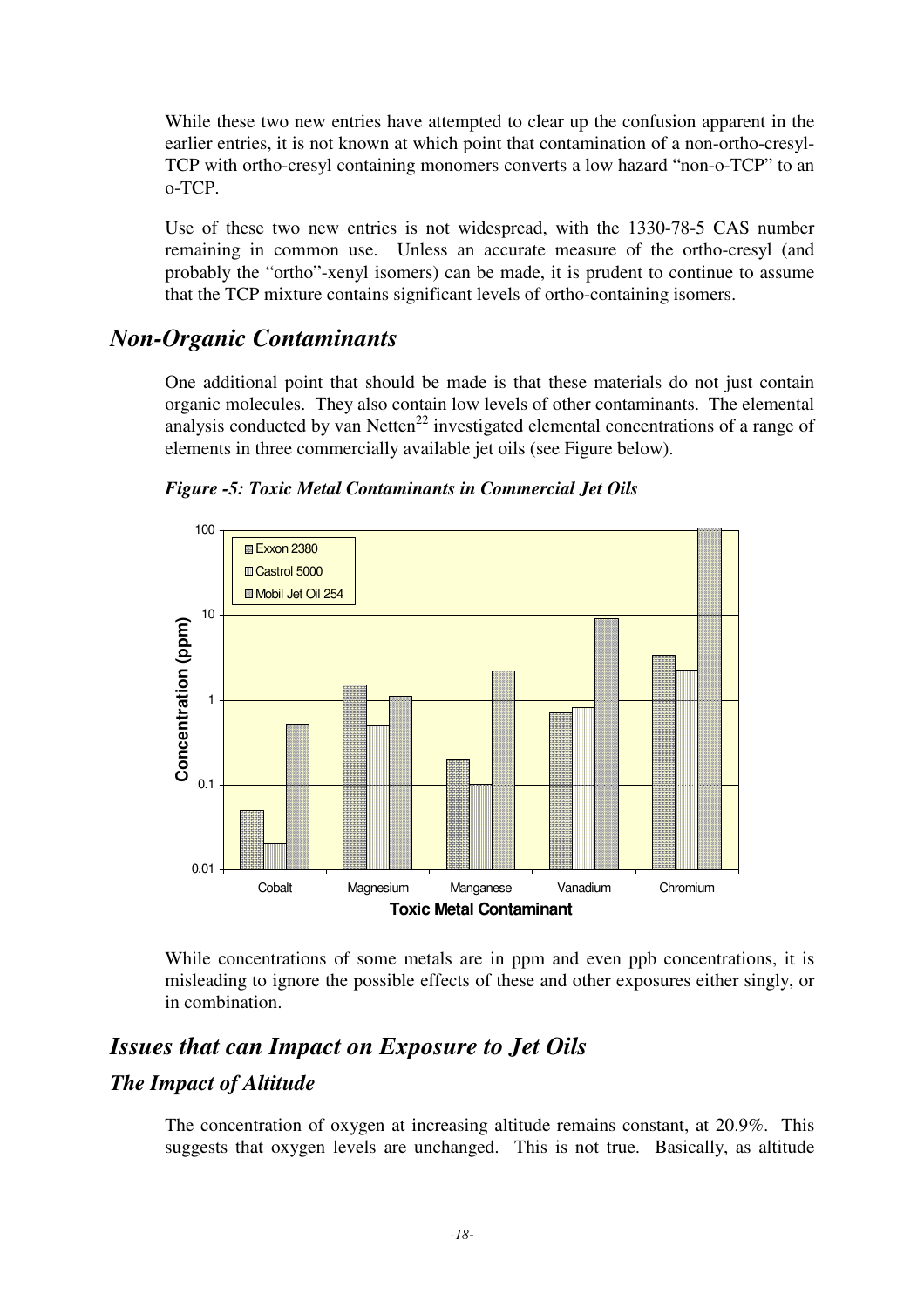increases, the atmospheric pressure declines. While the proportion of oxygen in air remains unchanged, the actual amount of oxygen in air decreases.

Atmospheric pressure at sea level is 760 mm Hg, with the corresponding partial pressure of oxygen in air is 159 mm Hg  $(20.9\% \text{ or } 760 \text{ mm Hg})$ . The minimum O<sub>2</sub> concentration for work is considered to be about 136 mm Hg (18 kPa or 18%)  $O_2$  in air at sea level.<sup>67</sup> A minimum oxygen partial pressure of 118 mm Hg (equivalent to an altitude of 2438 m/8000 ft) is required to prevent hypoxic cabin air in commercial aircraft during normal operations. This partial pressure is maintained by the cabin pressure system (a second requirement for release of oxygen dispensing units at 4572 m/15,000 ft is recommended). $^{68}$ 

The altitude at which the partial pressure of 136 mm Hg is reached is also quite close to the pressure at which airplane cabins are pressurised (118 mm Hg). There is little margin of safety in people working at altitude, and in many cases, such workers may be beginning to become hypoxic. $69$  This shown in the Figure below, where the area bounded by the dashed partial pressure of Oxygen in Air curve, and the dotted line representing the minimum physiological demand line represents the margin of safety at which workers can be considered to have sufficient oxygen to work safely). Further, the position of the cabin pressurisation line shows that in some cases, workers at altitude may not be obtaining enough oxygen for their physiological requirements.

*Figure -6: Pressures and Oxygen Concentrations at Altitude* 



#### **Assumptions:**

Atmospheric pressure: 101 kPa (760 mm Hg) at sea level Proportional concentration of  $O_2$  in air: 20.9% (21 kPa or 159 mm Hg) at sea level) Aircraft Pressurisation Pressure: Equivalent to an altitude of 2500 m (about 8000 ft).

Other problems with lowered oxygen concentrations include changes in sensitivity to toxic exposures (for example, the toxicity of carbon monoxide is 50% higher at 8000 ft than at sea level), and the possibility that incipient hypoxia may lead to higher respiratory rates and therefore increased exposure.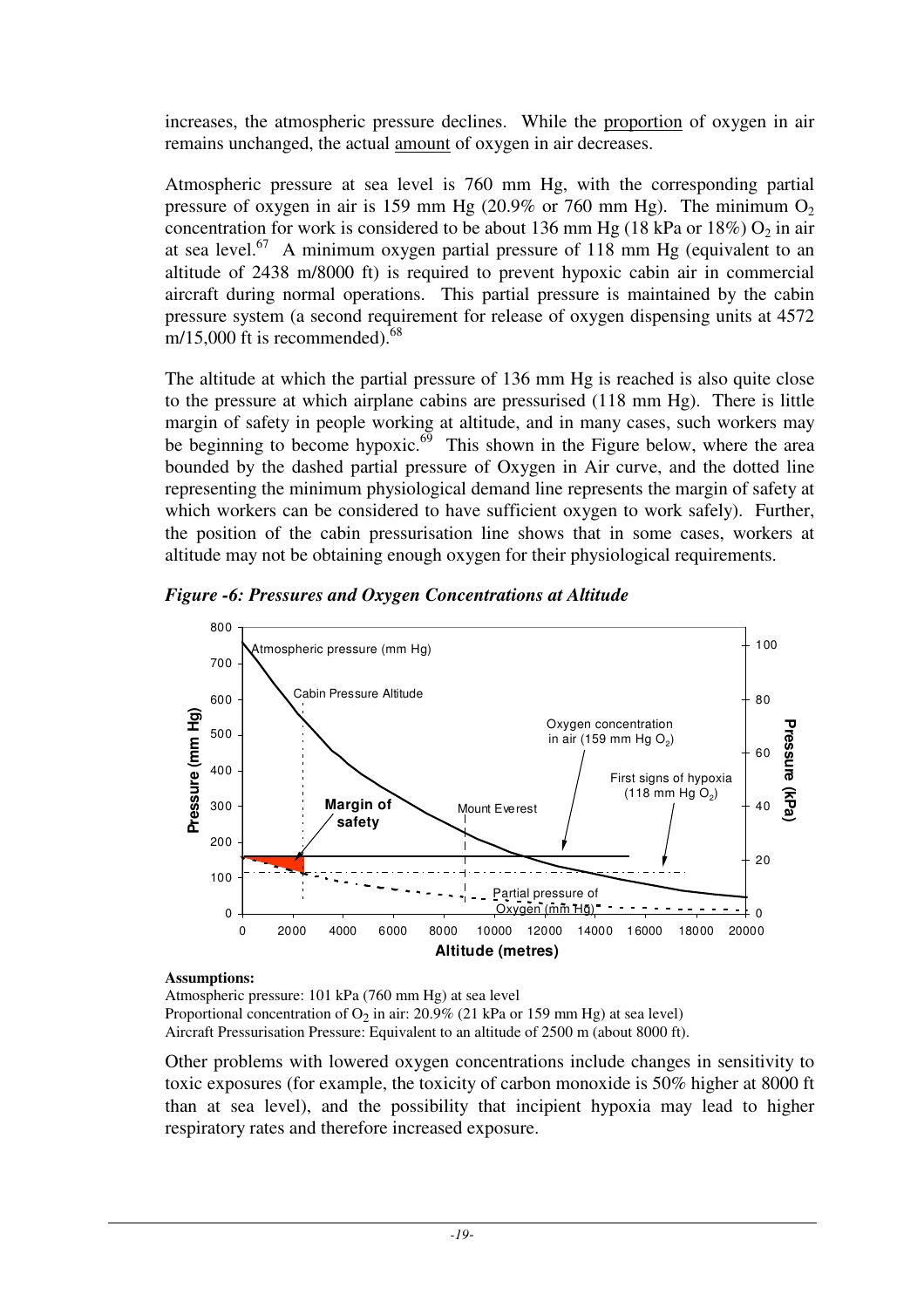Other factors due to the manner in which air is circulated in planes, may also have an effect, such as humidity, temperature, or contaminants such as carbon dioxide, carbon monoxide, ozone and particulates. $\frac{70}{ }$ 

The effects of hypoxia/low humidity have not been studied adequately, $71$  but are unlikely to be insignificant.

#### *Issues Related to Vapours and Particulates*

Airborne contaminants are generally divided into two types: gas/vapour and particulates.

**Gases/Vapours:** A gas is those molecules of a chemical that exist in a gaseous phase. Where all the molecules of a chemical are in the gaseous phase, the chemical is considered a gas. A vapour is the gas phase of a liquid at room temperature. Therefore, a vapour is that amount of liquid that evaporates into air (or dissolves into air). Gases and vapours form true solutions in air. The amount of evaporation is dependent on the individual vapour pressure of the contaminant. Where vapour pressure is low, only a small amount of the contaminant will evaporate. Generally, vapour pressure increases with temperature.

Where volatile organic chemicals (VOCs) have high vapour pressures, they will be present in air in high concentrations, are more likely to reach toxic concentrations and are amenable to sample collection and analysis using sorbent or gas collection methods. Where semi-volatile or poorly volatile chemicals have low vapour pressures, they are less likely to reach toxic concentrations unless they are highly toxic, and sorbent or gas collection methods are less useful for sample collection.

**Particulates:** These are materials that are suspended, not dissolved, in air, and include fumes, smoke, mists, aerosols, dusts, fibres and so on. Particulates may be in liquid phase (such as mists), solid phase (smokes, fumes and dusts) or mixed phases (aerosols). Precise criteria for these terms exist based on particle size and phase, but are unnecessary for the present discussion.<sup>72</sup>

Where a particulate is present in air and contains a volatile component, the volatile components will evaporate at a rate dependent on individual vapour pressures. However, depending on the amount of particulate present in air, it is possible to exceed the vapour pressure of an individual contaminant. Where a contaminant has a low vapour pressure, particulate exposure is more important than exposure to vapour.

Therefore, particulates containing a large proportion of volatile components will evaporate quickly (sometimes even before settling), indicating that the vapour phase of the contaminant is more important. Particulates containing poorly volatile components will stay in particulate form for a long time, until gravity or turbulence causes them to settle. Once settled, particles coalesce onto or adhere to surfaces, and any remaining volatile components become subject to evaporation through their vapour pressures. Where evaporative pressures are low, long term, low-level contamination leading to residual exposures will occur.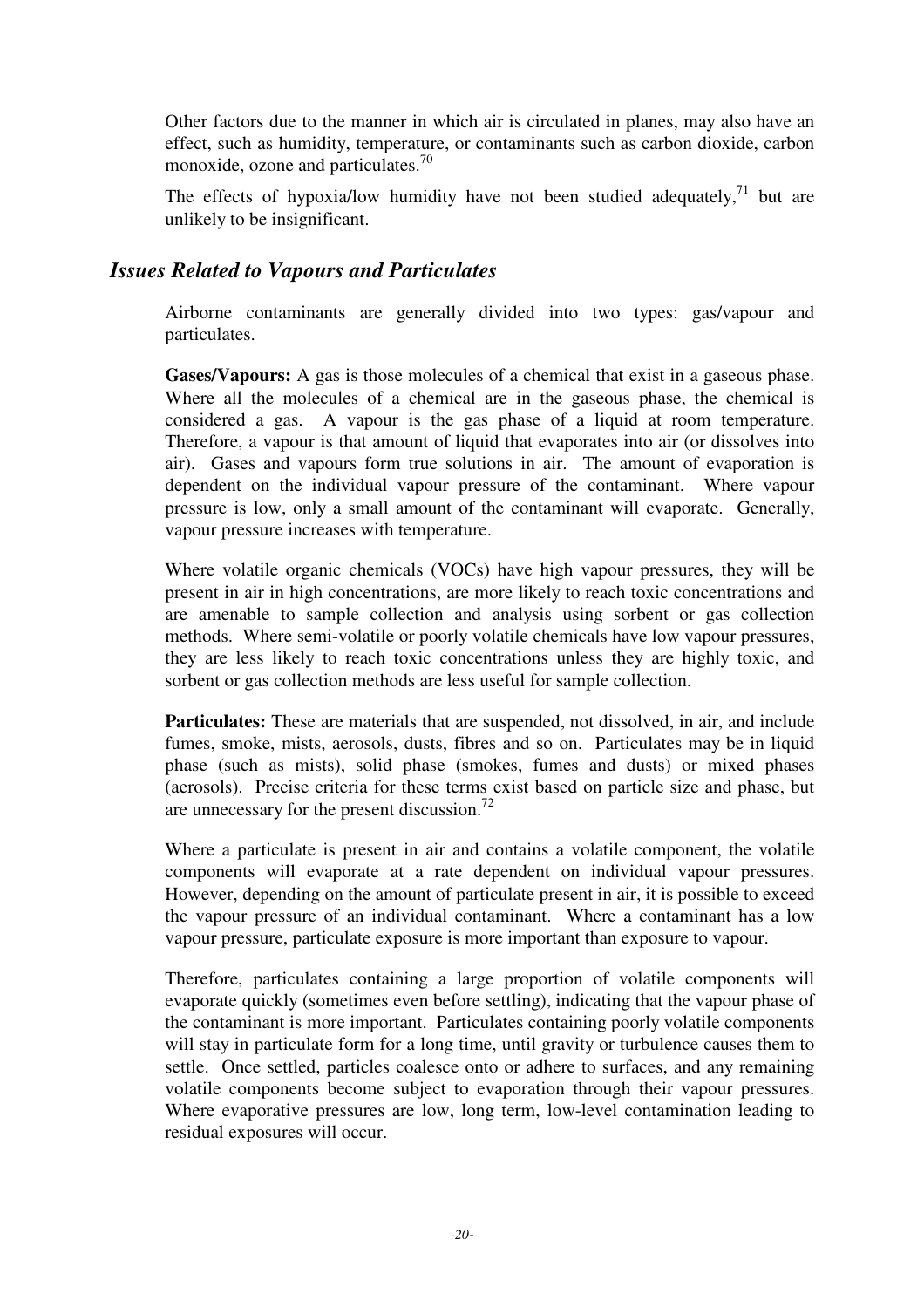Further, because particulates can settle on exposed skin and be subject to absorption through skin, sometimes after airborne exposure has ceased, it is important to consider both the inhalational and skin routes when estimating exposure.

Particulates are not amenable to the same sampling and collection methods that are required for gases and vapours. They require specialised sampling, usually by filtration or gravimetric methods. Further, because particulates can exist in different sizes and diameters, an estimate of that fraction of the particulate that is taken into the respiratory system may be more critical than an estimation of the total concentration of particulate. Consideration of the type of airborne contaminants, whether in vapour, particulate or mixed phases is quite critical for the success and relevance of a monitoring program.

## *Issues Related to Combustion and Pyrolysis*

Any chemical or chemical mixture is subject to degradation processes, such as oxidation or reduction. Over time, these can cause substantial loss of original chemical structures and properties. This process occurs more rapidly at higher temperatures and pressures, in accordance with the laws of thermodynamics. However, for most commercial purposes (except perhaps in the production of food), the processes of breakdown in chemical materials are slow, and can be disregarded.

However other breakdown processes are also possible, such as, a material subject to a source of heat energy can burn. This is called thermal degradation or thermolysis. The process of thermal degradation is a chemical process in which oxygen and energy are used to transform the original chemical into its oxidised form. For example, carbon containing materials will, in the presence of energy and oxygen, produce the two oxides of carbon: Carbon dioxide  $(CO<sub>2</sub>)$  and Carbon monoxide  $(CO)$ . The first of these  $(CO<sub>2</sub>)$  is produced in the presence of an abundance of oxygen, the second  $(CO)$ , where stoichiometric concentrations of oxygen are lacking (usually in conditions of incomplete combustion). Both of these oxides are gases, one (Carbon monoxide) is indeed toxic, even at low concentrations, causing toxic asphyxiation. Single or short term exposure to CO insufficient to cause asphyxiation produces headache, dizziness, and nausea; long term exposure can cause memory defects and central nervous system damage, among other effects. $^{73}$ 

Where oxygen is completely lacking, the process of thermal degradation can still proceed, but this time, any carbon in a material, will be reduced from the chemical form it is located, to molecules containing proportionally more carbon (and proportionally less volatile components) and ultimately, carbon atoms. This process is called pyrolysis. Both oxides of carbon are gases, but elemental carbon is a solid (usually seen as smoke or soot). Further, the process of reducing carbon containing materials to carbon depends on the chemical nature of the source material, and will produce different pyrolysis products as the reaction process proceeds. Pyrolysis products may be fairly pure in carbon content, but are more usually found with other organic or inorganic breakdown products. The processes inherent in pyrolytic degradation are very complex, and vary depending on the source materials, the temperature and duration of combustion, and the progressive combustion of pyrolysis products that occur in the thermal degradation process.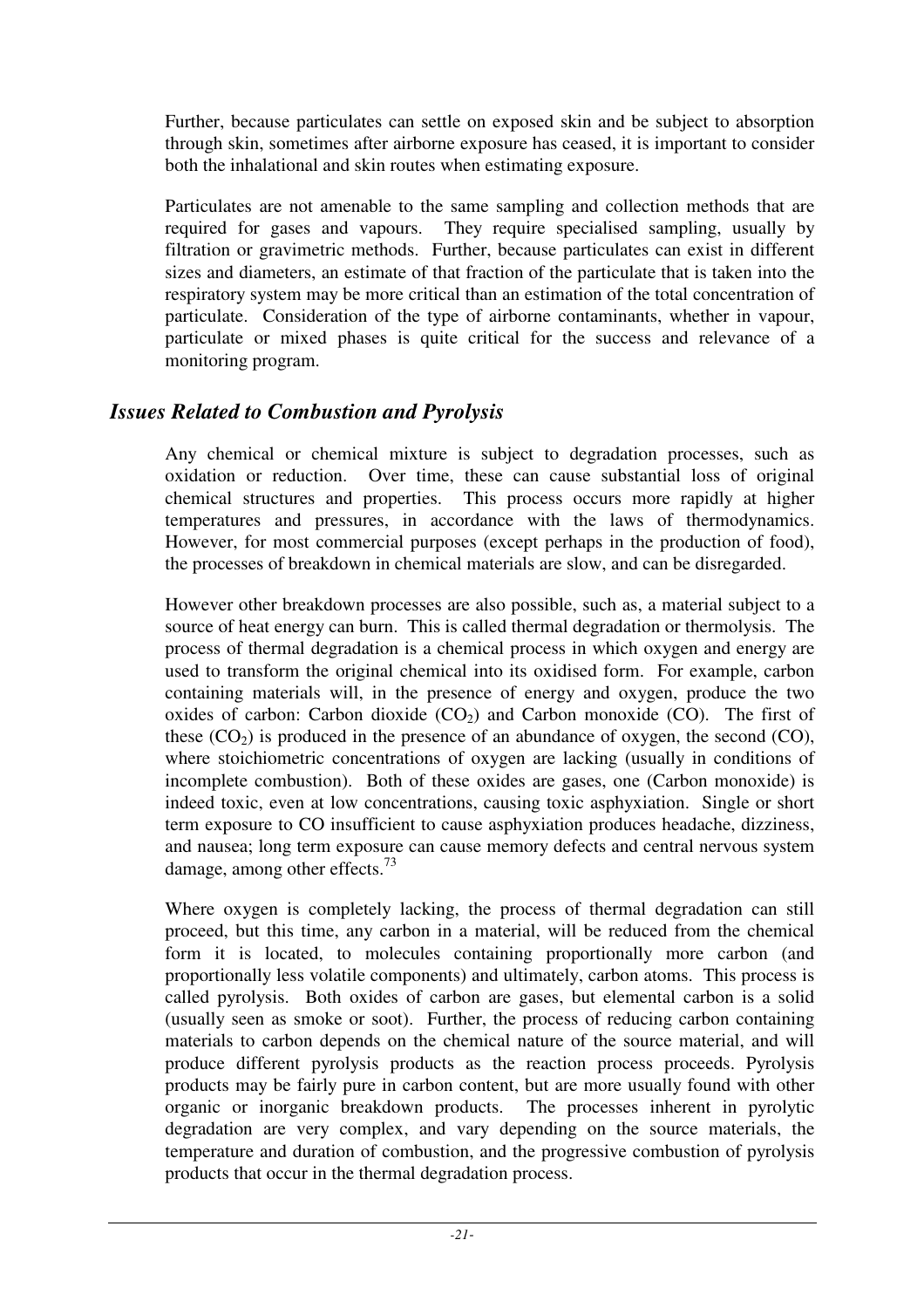Many combustion and pyrolysis products are toxic. The toxic asphyxiants, such as carbon monoxide or hydrogen cyanide were discussed above. Some thermal degradation products, such as acreolin and formaldehyde are highly irritating. Others, such as oxides of nitrogen and phosgene, can produce delayed effects. Still others, such as particulate matter (for example, soot) can carry adsorbed gases deep into the respiratory tract where they may provoke a local reaction or be absorbed to produce systemic effects.<sup>74</sup>

Of course, in a situation where a fire occurs, all three processes can occur. Where there is no oxygen, pyrolysis products (such as smoke) will be formed, where there is incomplete combustion carbon monoxide will form, and where there is complete combustion, carbon dioxide is formed. Further, these processes may proceed sequentially, as oxygen becomes available to the burning material.

Therefore, as well as particulate and gas/vapour phases, consideration of the type of airborne contaminants, whether in unchanged, degraded, combusted or pyrolised forms is also critical for the success and relevance of a monitoring program.

# *Exposure to Jet Oils in the Occupational Environment*

#### *Exposure standard*

The only ingredient in Mobil Jet Oil II with an exposure standard is TOCP, with a 40 hr/week time weighted average concentration of  $0.1 \text{ mg/m}^3$ .<sup>67</sup> There is no exposure standard for other isomers, although at least some are known to be more toxic. Therefore estimating "acceptable" exposures based on monitoring for TOCP alone will severely underestimate exposure.

This is critical in the interpretation of the results of experimental and exposure studies. For example, chickens exposed to TCP mixtures containing about 1.5% TOCP (then the US Navy specification) developed OPIDN within five days of oral dosage, and sixty days of inhalational exposure at 23 mg/m<sup>3</sup> or more.<sup>75</sup> While this provides a measure of comparison of oral to inhalational exposure, it can not provide a true picture of the toxicity of TCP, as the concentrations of other orthocresyl containing TCP isomers in the mixture used were not known. If, as shown above, the proportion of such isomers is 30,000 times the concentration of TOCP, then using an exposure standard for one isomer as an estimate of exposure is virtually meaningless.

#### *Exposure situations*

#### *On ground Engineering operations*

Exposure to jet oil is possible during maintenance operations on airplane engines where the engine contains the oil. Personnel at risk in such operations are ground crew involved in engineering and maintenance. These operatives get relevant information (for example through engineering handbooks and maintenance), training, and are warned about the toxicity of Mobil Jet Oil II by warnings on the label. For example:

 Engine maintenance manuals note: *Do not keep the oil on the skin for a long time. If you do not clean the oil off, the oil can cause injury and Do not let the*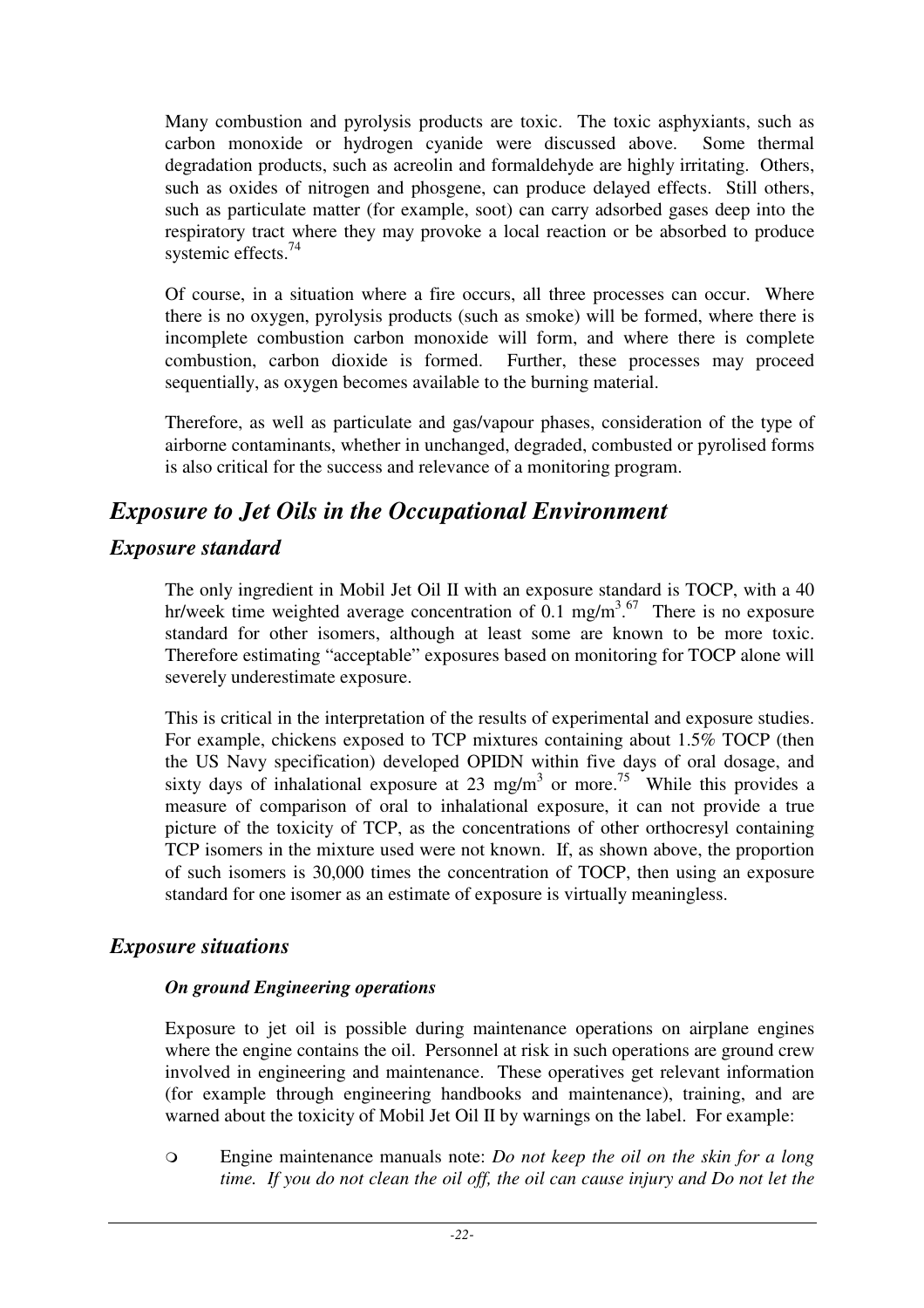*oil stay on your skin. You can absorb poisonous materials from the oil through your skin.* This suggests that oil is not harmless. This information is obviously aimed at maintenance personnel, and presumably envisages that no one else will come into contact with the oil. Further, new notices warning against the inhalation of mists were added in 1997-8. Further, the exposure in maintenance operations is probably mainly by skin contact, as the oil does not have an appreciable vapour pressure in ambient conditions. Such operational conditions can be seen to keep the risk of exposure to the oil under control.

 The label for the pre-1998 container contained the following risk and safety phrases:

**Caution: Avoid spilling on insulation, plastic, rubber or paint** 

**Warning! Contains Tricresyl Phosphate. Produces paralysis if taken internally. Do not use as medicine or food product. Wash thoroughly after handling.** 

 The label for the post-1998 container contained the following warnings, risks and safety phrases:

**Avoid spilling on insulation, plastic, rubber or paint** 

| <b>WARNING!</b>                                                                                                                                                                          |  |  |  |
|------------------------------------------------------------------------------------------------------------------------------------------------------------------------------------------|--|--|--|
| <b>Contains Tricresyl Phosphate.</b>                                                                                                                                                     |  |  |  |
| Swallowing this product can cause nervous system disorders, including paralysis.                                                                                                         |  |  |  |
| Prolonged or repeated breathing of oil mist, or prolonged or repeated skin contact can                                                                                                   |  |  |  |
| cause nervous system defects.                                                                                                                                                            |  |  |  |
| <b>PRECAUTIONS:</b>                                                                                                                                                                      |  |  |  |
| Never swallow. Wash hands after handling and before eating. Never use in or around<br>food. Avoid prolonged or repeated overexposure to skin or lungs.                                   |  |  |  |
| <b>FIRST AID:</b>                                                                                                                                                                        |  |  |  |
| If swallowed, seek immediate medical attention. If medical attention is delayed, induce<br>vomiting. In case of contact, wash skin with soap and water. Remove contaminated<br>clothing. |  |  |  |
| <b>FOR INDUSTRIAL USE ONLY</b>                                                                                                                                                           |  |  |  |
| Not intended or suitable for use in or around a household or dwelling. Never use empty<br>container to carry water or food. Do not cut or weld on empty container.                       |  |  |  |
| (In thirteen languages) When using do not eat, drink or smoke. After contact with skin,<br>was immediately with plenty of soap and water.                                                |  |  |  |

The change in warning information in the two labels is quite significant (see Figure below).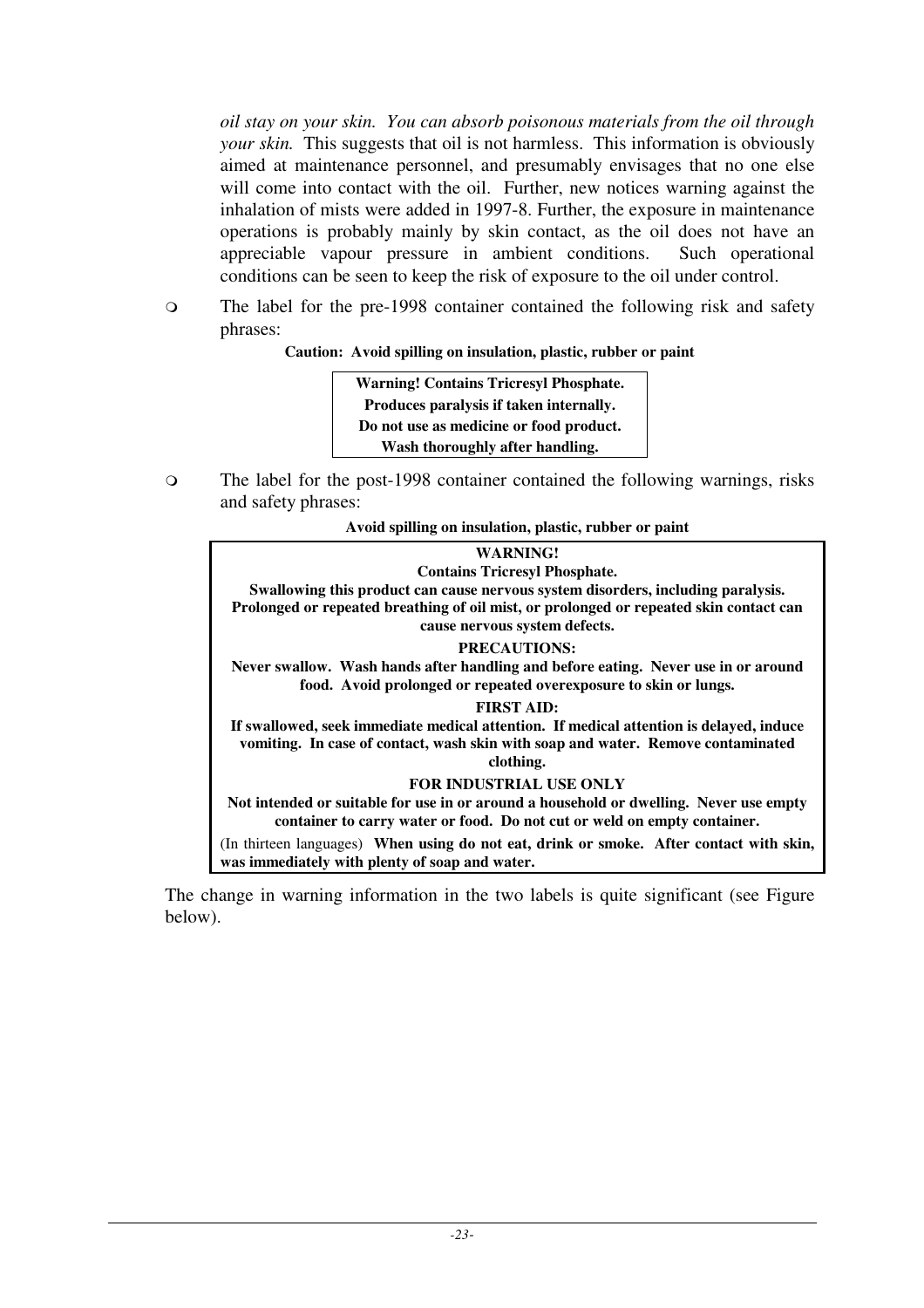*Figure -7: Warnings: Mobil Jet Oil II* 



No reason was given to maintenance workers handling Mobil Jet II for the new label when it was introduced in 1998, although in evidence to the Senate Aviation Inquiry, Mobil note:

Additional joint toxicology studies by Mobil and a major manufacturer of TCP confirmed that an oil with 3% TCP could produce toxic effects in animals administered very high doses. This led Mobil to adopt a very conservative labeling approach for its jet oils by including language recommending minimizing exposure by all routes and by emphasising the importance of good personal hygiene practices. The decision was made in 1997 and labeling was phased in during the year. $3$ 

#### *In flight exposure*

There is one other potential exposure to engine oils. This is when the engine leaks in flight, and leaking engine oils contaminate air flowing to the flight deck or passenger cabin. There are a number of possible exposure scenarios:

- exposure to the oil;
- exposure to a thermally degraded oil and its by-products;
- exposure to engine components, such as seals or bearings, that have worn down or have broken down into respirable particulates containing toxic elements such as nickel, beryllium and copper, entering the bleed air system.

In such circumstances, exposed crew and passengers are exposed to airborne contaminants that are leaking directly into air, and they are unaware of the toxicity of the contaminants they are inhaling. There is little control of exposure. Mobil "*do not believe that Mobil Jet turbine oils pose any significant toxicological risk to individuals accidentally exposed to aerosols or vapours in aircraft cabins. Such exposures are not what we would refer to as 'normal use' but the cabin levels that can be reached*  during such exposures ... are considered safe".<sup>3</sup> However, numerous leak incidents indicate that such exposures will produce symptoms of toxicity.

If exposure is to oil, it will be at least partially in a particulate (mist) form, where it can attain higher airborne concentrations than might be predicted from vapour pressures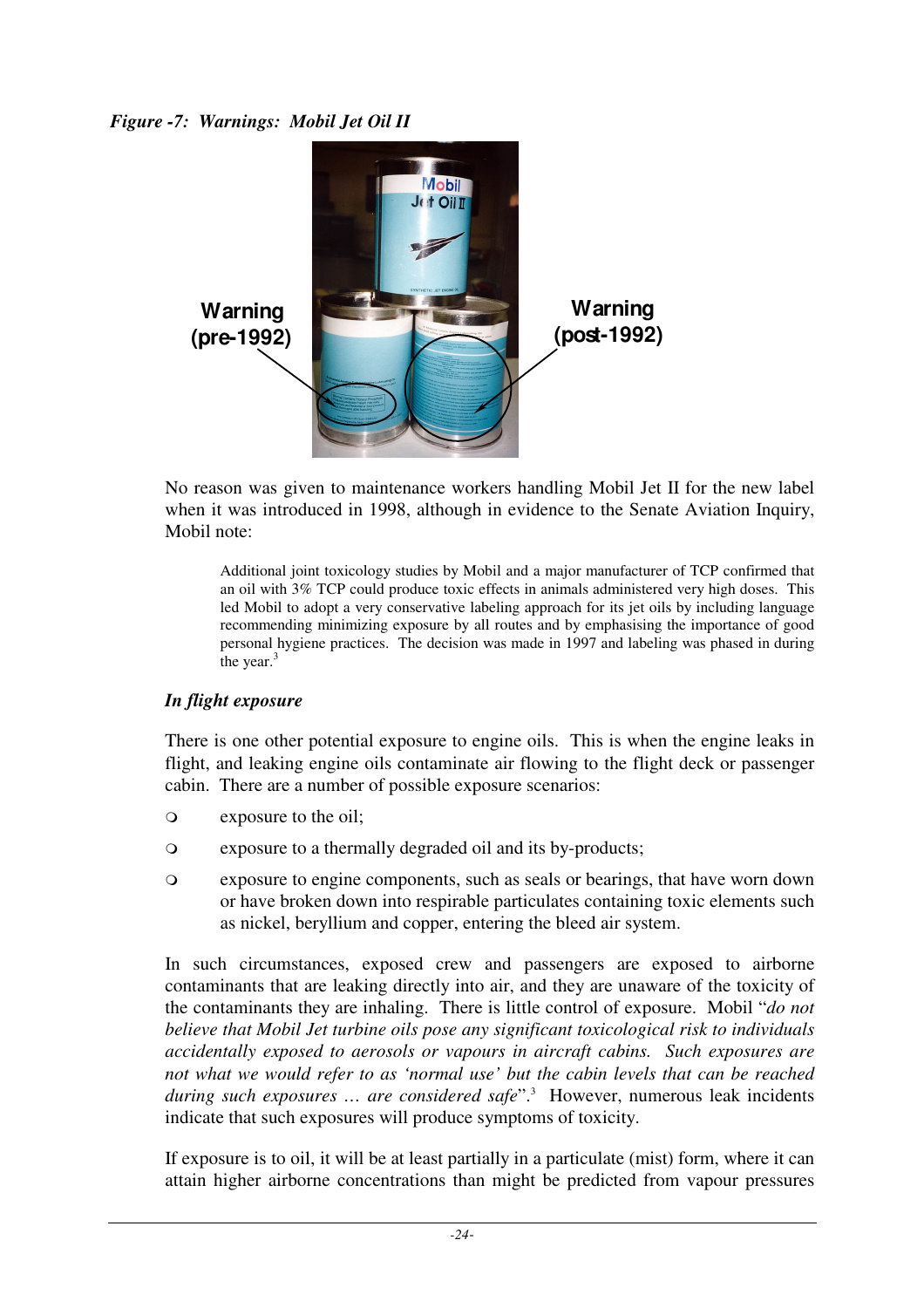(even at elevated, but rapidly cooling, temperatures). Further, the potential for skin exposure is greatly increased, as the mist can settle onto exposed skin, where it will then be available for dermal absorption. Further, the emission of oil vapours/smoke/mists into the passenger cabin would produce contamination of the cabin. Particulates would settle out onto surfaces (such as ducting, cabin walls, furniture and equipment), which would thereafter slowly vapourise, the rate of evaporation being dependent on individual contaminant vapour pressures. This residual contamination would continue until cleaned off or until it had evaporated.

While the toxicity of the oil has been established, little is known about the possible transformations that may have occurred in the oil while in operation. A leak of such an oil from an engine operating at altitude would see most of the oil pyrolise once it leaves the confined conditions of temperature and pressure operating in the engine. While it seems reasonable that any ingredients with suitable autoignition or degradation properties that allow such a transformation after release from the engine could be radically transformed, it is possible to speculate in only general terms about the cocktail of chemicals that could form.

Presumably this would include:

- combustion gases such as carbon dioxide and carbon monoxide;
- other irritating gases, such as oxides of nitrogen;
- partially burnt hydrocarbons (including irritating and toxic by-products, such as acreolein and other aldehydes); and
- TCP (which is fairly stable at high temperatures) or TCP thermal degradation products, such as highly toxic phosphorus oxides (TCP boils at 420ºC; TOCP boils at 410ºC); and
- Materials formed from worn or broken engine components that are present in the oil in particulate form.

These contaminants will be in gas, vapour, mist and particulate forms.

If the exposure is to a thermally degraded oil then as well any exposure to the oil mist (as outlined above), exposure can also include particulates such as soots; thermally degraded chemicals such as acreolin, and combustion gases such as carbon monoxide.

One final issue that should be given consideration on potential contaminants within a thermally decomposed jet oil. A number of papers discuss the possibility of formation of the strong neurotoxicant Trimethylolpropane phosphate (TMPP) in tricresyl phosphate containing aircraft lubricating oils.<sup>76,77,78,79,80</sup> This chemical has an organophosphate structure (see below).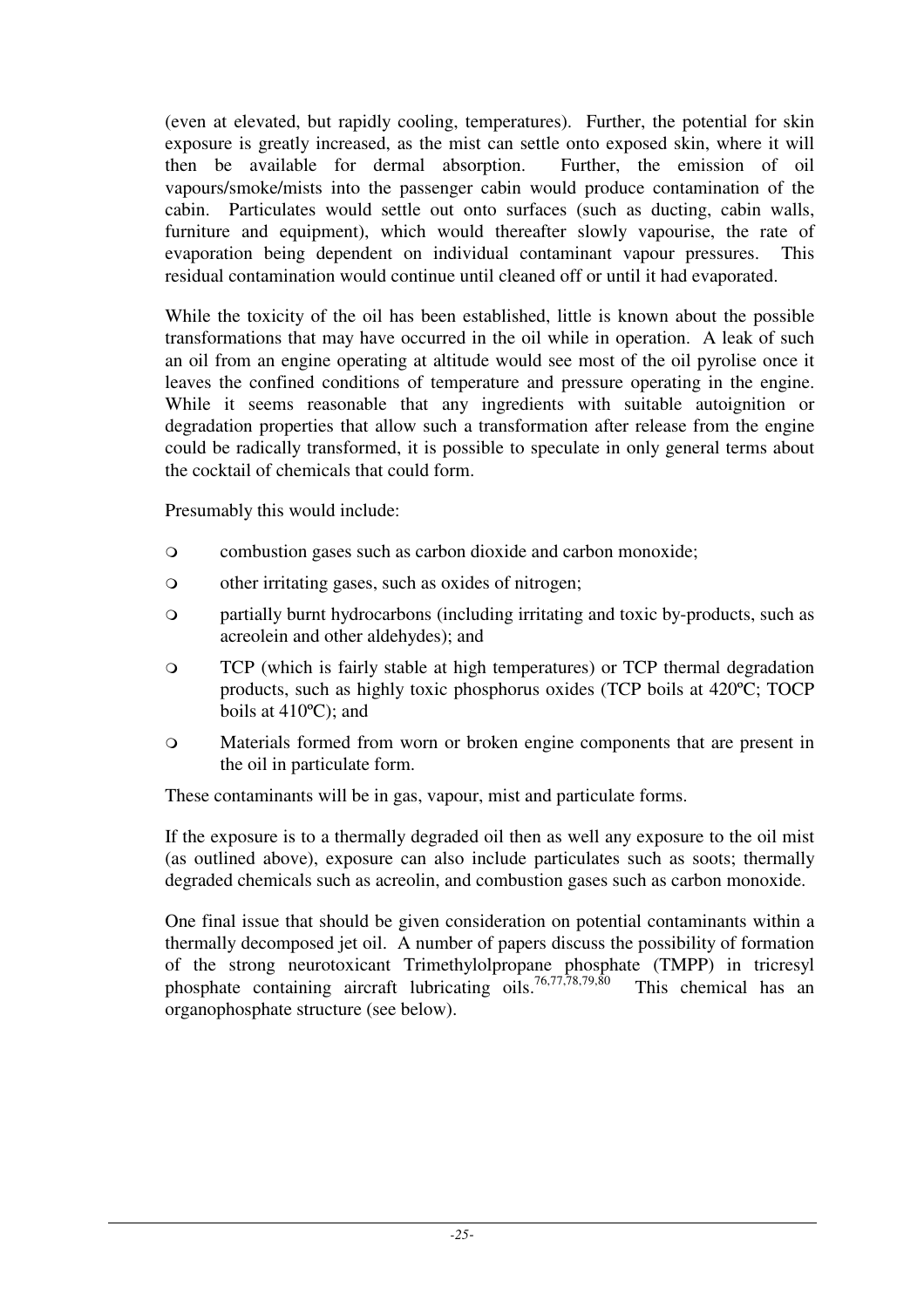

Operational temperature conditions for the maximal formation of TMPP (15%) is  $550^{\circ}$ C.<sup>80</sup> Aircraft engines operate at such temperatures, although other conditions (presence of suitable reaction intermediates) may not be present. Investigation by the Naval Medical Research Institute Laboratory positively concluded that the thermal decomposition of aircraft lubricating oil produces  $TMPP<sub>1</sub><sup>81</sup>$  although evidence for this synthesis is equivocal. $82$  However, the toxic potency of TMPP is such that only a small amount formed in thermal degradation could provoke signs of toxicity, as "mechanistically, TMPP is thought to irreversibly inhibit the GABA-mediated inhibitory response and thereby produce epileptiform clonic/tonic seizures with convulsions followed by death".<sup>81</sup>

## *Conclusions*

The jet oils are a commercially useful product. They are known to contain toxic ingredients. While the continued use of toxic materials is always a matter requiring caution and forethought, a full deliberation of risks and benefits may overcome such considerations.

This has occurred with the jet oils. Known to contain toxic ingredients, they have been used relatively unchanged for decades. The conservatism inherent in a complicated approval process, the reluctance to change toxic ingredients known to perform well in circumscribed situations, and the apparent lack of exposure scenarios where the toxicity could become apparent have all produced a conclusion that everything was within acceptable limits. Even the apparent toxicity of a jet oil reported from animal experiments in 1988 was not viewed as a significant problem.

However, an increasing number of oil leaks in the 1990's around the world and the increase in a number of flight attendants and flight crew reporting signs of toxicity after such events suggests the toxicity of the jet oils should be reconsidered:

 Publicly available information such as labels and MSDS appear to underplay the hazards of some toxic ingredients in Jet Oils. For PAN, no information is available regarding the presence of a skin sensitiser. For TCP, the almost complete reliance on expressing TCP toxicity in terms of how much TOCP is present is misleadingly deceptive and ignores the possible contribution of other ingredients, some present in higher amounts and with appreciably higher toxicities.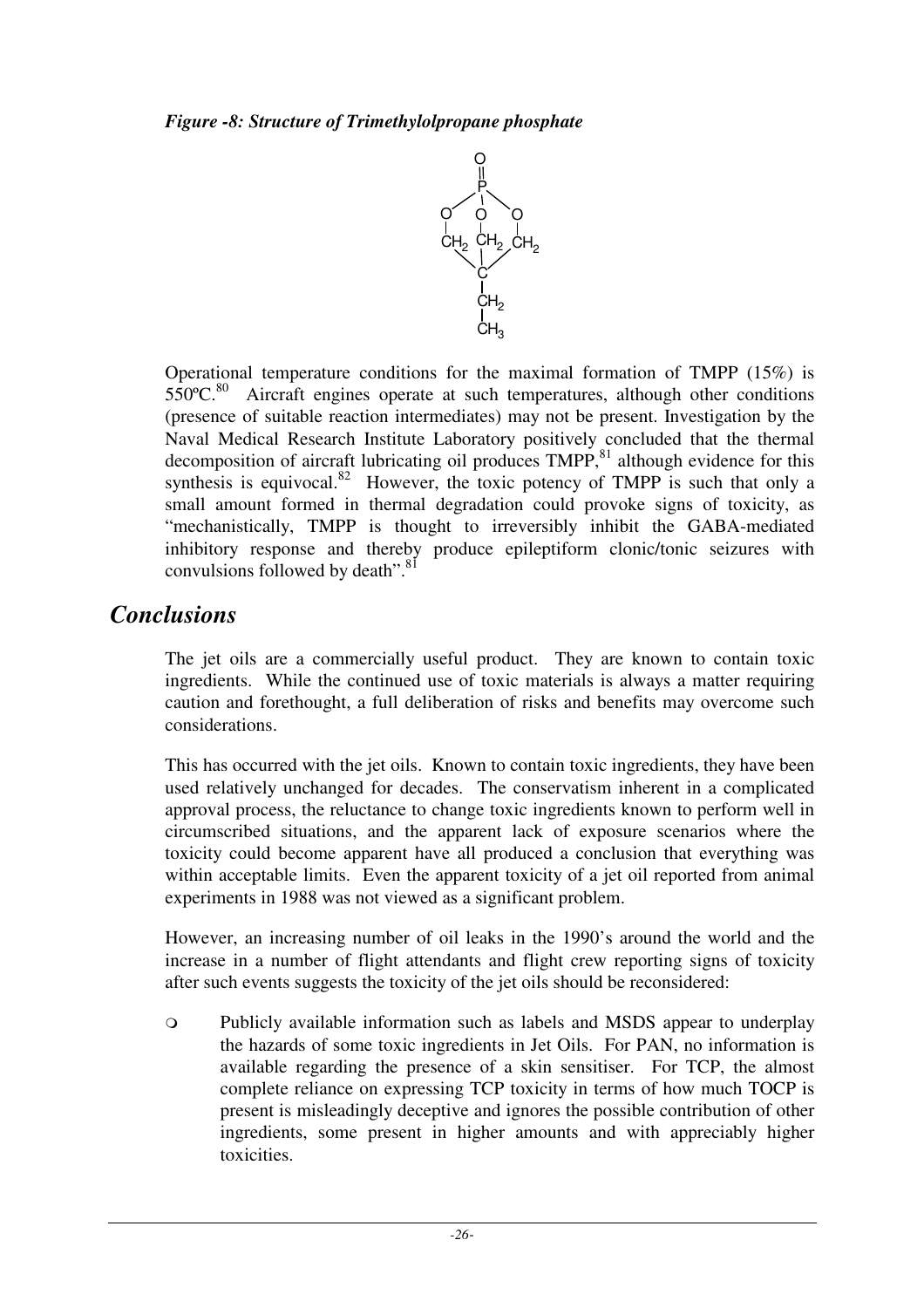- The exposure scenario at altitude is utterly different from conventional exposures to the oils while using them in maintenance situations. Exposed individuals do not know to what they are being exposed, exposure by inhalational and dermal exposures can occur, the possibility of escape is absent, the possibility of cleaning or decontamination is absent).
- Options for the control of exposure are all but absent. Switching off an engine or bleed air system may offer some assistance, but is less useful if an entire ventilation system is contaminated.
- The exposure may be not only to gases and vapours, but also to particulates (such as oil mists or soots) that can be in proportionally greater concentrations than they would be for vapours.
- The exposure may to unchanged oil mists, or to combusted or pyrolised contaminants, or particulates arising from worn or broken engine components. The chemical make up of such a mixture would be difficult to deduce; the toxicity of exposure to such a mixture would be difficult to predict.

However, these contaminants could not be classified as being of low toxicity. The interactions of such effects with a specific toxic exposure is not known, but not presumed to be benign. The possible problems that might arise from exposure to such a cocktail cannot be dismissed without proper consideration.

Many of the signs and symptoms of exposure being reported by exposed flight crew<sup>83</sup> (and to a lesser extent, passengers). Symptoms arise from single, short term or long term exposures include:

- Symptoms from single or short term exposures include: blurred or tunnel vision, disorientation, memory impairment, shaking and tremors, nausea/vomiting, parasthesias, loss of balance and vertigo, seizures, loss of consciousness, headache, lightheadedness, dizziness, confusion and feeling intoxicated, breathing difficulties (shortness of breath, tightness in chest, respiratory failure), increased heart rate and palpitations, nystagmus, irritation (eyes, nose and upper airways).
- Symptoms from long term low level exposure or residual symptoms from short term exposures include: memory impairment, forgetfulness, lack of coordination, nausea/vomiting, diarrhoea, respiratory problems, chest pain, severe headaches, dizziness and feeling intoxicated, weakness and fatigue (leading to chronic fatigue), exhaustion, increased heart rate and palpitations, numbness (fingers, lips, limbs), hot flashes, joint pain, muscle weakness and pain, salivation, irritation (eyes, nose and upper airways), skin itching and rashes, skin blisters (on uncovered body parts), signs of immunosupression, hair loss, chemical sensitivity leading to multiple chemical sensitivity.

It is also apparent that some symptoms occur immediately or soon after exposure, for example, many of the irritant, gastric, nervous and respiratory effects. However, others, such as nervous system impairment, immunodepression and chemical sensitivity, develop later, perhaps months after exposures may have ceased. Further, while some of these symptoms are fully reversible, others appear to persist for longer. Debate is also continuing about the links between exposure and some of longer term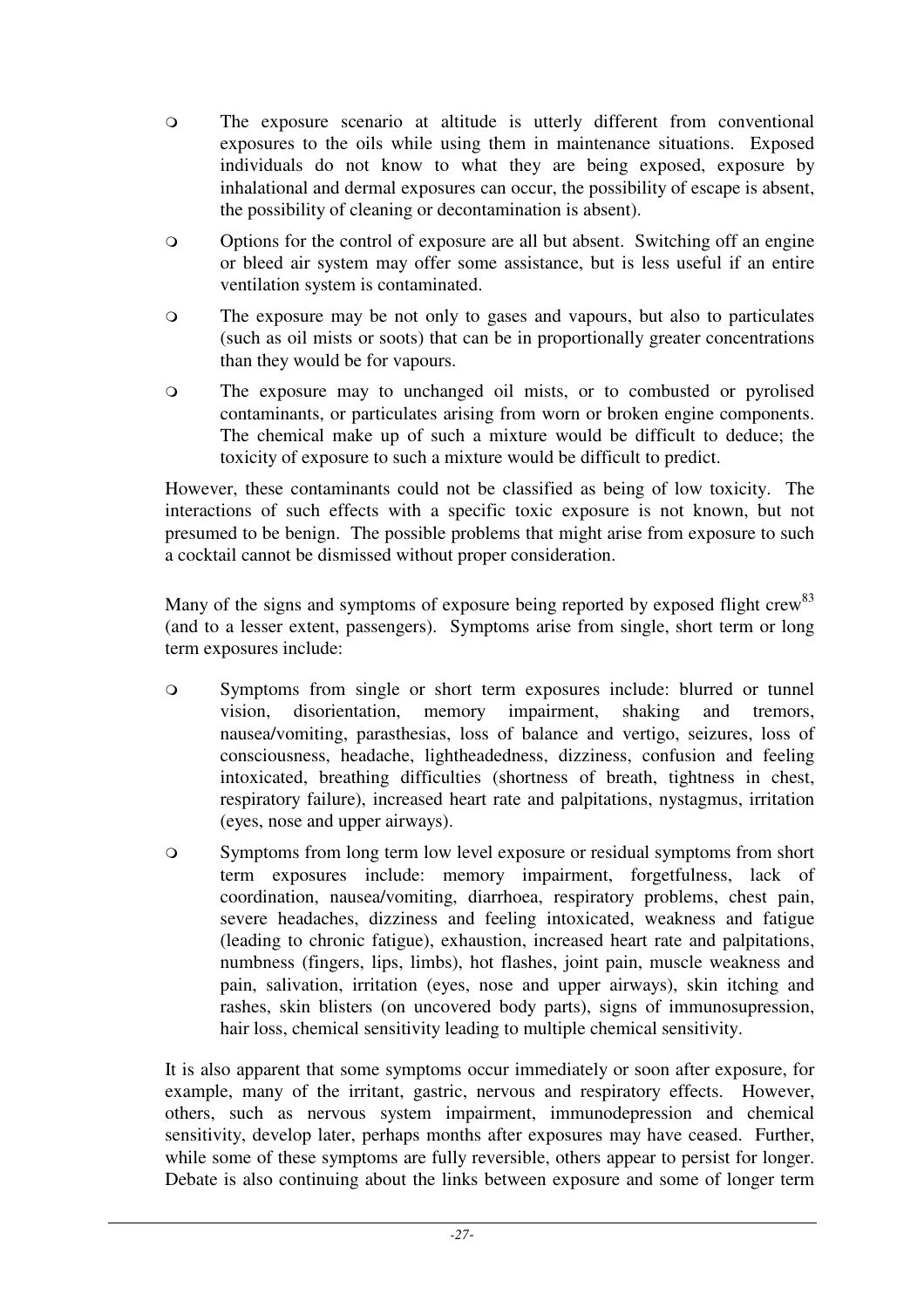symptoms (such as chemical sensitivity).

Symptom severity depends on a number of factors, including the range of contaminants present, the intensity, duration and frequency of exposure, toxicity of compounds (expectedly influenced by cabin environment factors such as humidity, decreased oxygen concentration and contaminants such as carbon monoxide), and individual susceptibility.

These appear consistent with the toxicity of some of the ingredients of the oils. These include hydrocarbon neurotoxicity from exposure to organic chemicals, sensitivity from exposure to a sensitiser, COPIND from organophosphate exposure, or long term low level toxicity from exposure to carbon monoxide. These health problems need to be evaluated with more care than is apparent in the aviation industry at present.

## *References*

- 1 BUCK, W.H., Mobil Technology Company. Correspondence, 27 July 1999.
- $\overline{2}$  MACKERER, C.R., BARTH, M.L., KRUEGER, A.J., CHAWLA, B. AND ROY, TA. Comparison of neurotoxic effects from oral administration or ingestion of tricresyl phosphate and jet engine oil containing tricresyl phosphate. *Journal of Toxicology and Environmental Health* **57:** 293-328, 1999.
- 3 MACKERER, C.R., LADOV, E.N. *Mobil USA Submission to the Senate Inquiry into Air Safety – BAe 146 Cabin Air Quality*, November 1999.
- 4 NICNAS. *Mobil Jet Oil II. Overview of Available Scientific Background Information.* Submission to the Senate Inquiry into Air Safety – BAe 146 Cabin Air Quality, 9 September 1999.
- 5 NOHSC. *List of Designated Hazardous Substances*, second edition. National Occupational Health and Safety Commission/AGPS, Canberra, 1999.
- 6 NOHSC. *Approved Criteria for Classification of Hazardous Substances*, second edition. National Occupational Health and Safety Commission/AGPS, Canberra, 1999.
- 7 Union Carbide. *Material Safety Data Sheet for N-Phenyl-1-naphthylamine*. Union Carbide Corporation, South Charleston, 1996.
- 8 IARC. *Overall Evaluations of Carcinogenicity*. International Agency for Research on Cancer, Lyon website: www.iarc.fr/crthall
- 9 PLUMMER, J.C. AND MANNES, J.P., Mobil Oil Australia. Correspondence, 7 October 1999.
- <sup>10</sup> CEPA. *The Australian Inventory of Chemical Substances*. Commonwealth Environmental Protection Agency/Australian Government Printing Authority, Canberra.
- <sup>11</sup> MIYAZAKI, K., KAWAI, S., SASAYAMA, T., ISEKI, K., ARITA, T. Absorption, metabolism and excretion of N-phenyl-1-naphthylamine in rat. *Yakuzaigaku (Archives of Practical Pharmacology)* **47:** 17-22, 1987 (English abstract).
- <sup>12</sup> IPCS. *Concise International Chemical Assessment Document No 9: N-Phenyl-1-naphthylamine.* International Programme on Chemical Safety, Geneva, 1998.
- <sup>13</sup> BOMAN, A., HAGELTHORN, G., JEANSSON, I., KARLBERG, A.-T., RYSTEDT, I., WAHLBERG, J.E. Phenyl-alpha-naphthylamine – case report and guinea pig studies. *Contact Dermatitis* **6:** 299- 300, 1980.
- <sup>14</sup> KALIMO, K., JOLANKI, R., ESTLANDER, T., KANERVA, L. Contact allergy to antioxidants in industrial greases. *Contact Dermatitis* **20:** 151-152, 1989.
- <sup>15</sup> CARMICHAEL, A.J., FOULDS, I.S.. Isolated naphthylamine allergy to phenyl-alpha-napthylamine. *Contact Dermatitis* **22:** 298-299, 1990.
- <sup>16</sup> WANG, H.-W., WANG, D., DZENG, R.-W. Carcinogenicity of n-phenyl-1-naphthylamine and nphenyl-2-naphthylamine in mice. *Cancer Research* **44:** 3098-3100, 1984.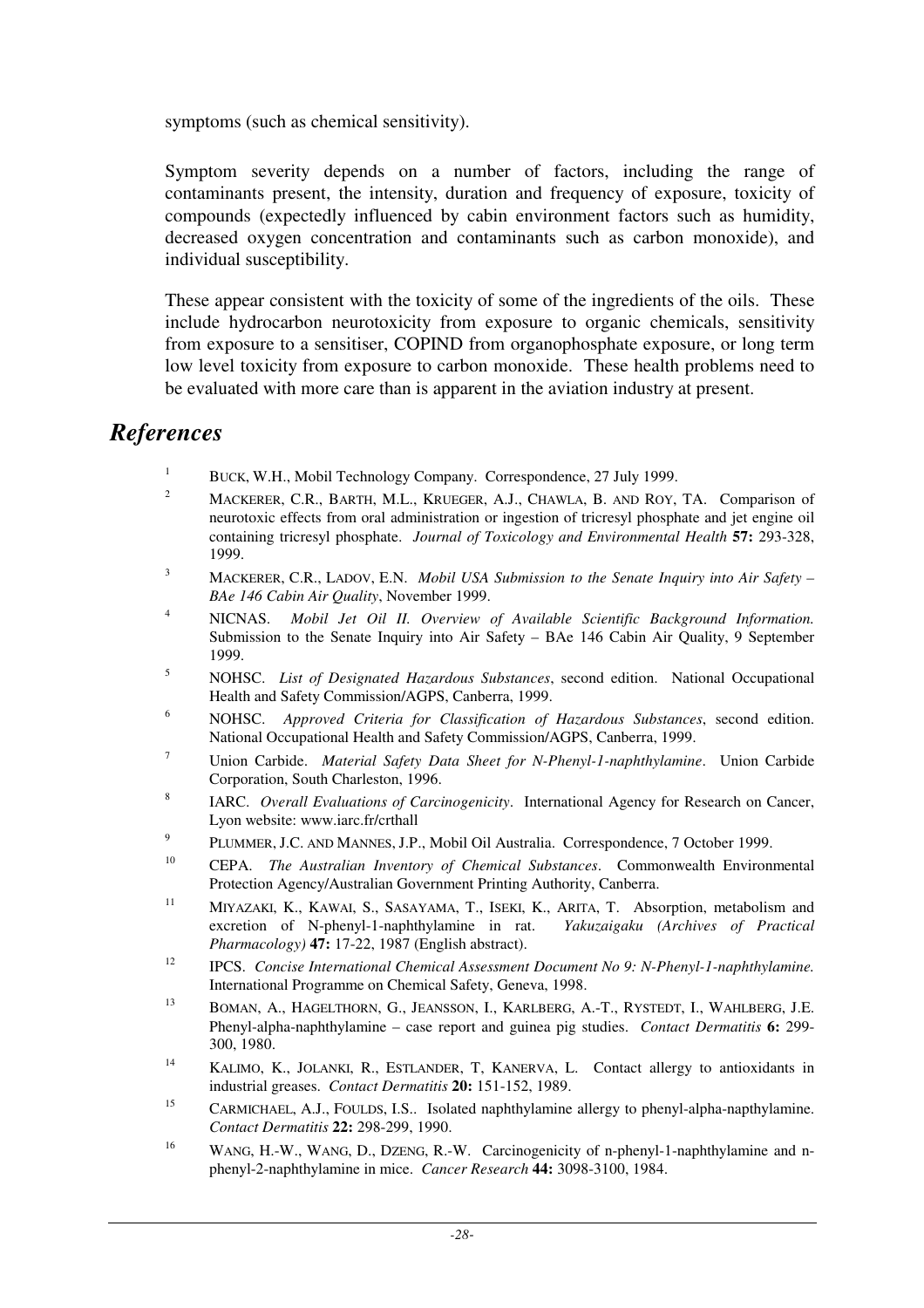- <sup>17</sup> JARVHOLM, B., LAVENIUS, B. A cohort study on cancer among workers exposed to an antirust oil. *Scandinavian Journal of Work Environment and Health* **7:** 179-184, 1981.
- <sup>18</sup> US NTP. *Toxicology and Carcinogenesis Studies of N-Phenyl-2-naphthylamine in F344/N Rats and B6C3F1 Mice (feed studies).* US National Toxicology Program, 1988. http://ntpserver.niehs.nih.gov/htdocs/lt-studies/tr333.html
- <sup>19</sup> HENSCHLER, D. AND BAYER, H.-H. Toxikologische untersuchungen über triphenylphosphat, trixylenylphosphate und triarylphosphate aus mischungen hologer phenole (Toxicological studies of triphenyl phosphate, trixylenyl phosphate and triaryl phosphates from mixtures of homologous phenols). *Archiv Experimental Pathologie und Pharmakologie* **233:** 512-517, 1958.
- <sup>20</sup> SMITH, M.I., ELVOVE, I., VALAER, P.J., FRAZIER, W.H., MALLORY, G.E. Pharmacologic and chemical studies of the cause of the so called ginger paralysis. *US Public Health Reports* **45:** 1703-1716, 1930.
- <sup>21</sup> HENSCHLER, D. Die trikresylphosphatvergiftung. Experimentelle klärung von problemen der ätiologie und pathogenese (Tricresyl phosphate poisoning. Experimental clarification of problems of etiology and pathogenesis). *Klinische Wochenscrifte* **36:** 663-674, 1958.
- $22$  VAN NETTEN, C. Multi-elemental analysis of jet engine lubricating oils and hydraulic fluids and their implication in aircraft air quality incidents. *Science of the Total Environment* **229:** 125-129, 1999.
- <sup>23</sup> TABERSHAW, I.R., KLEINFELD, M., FEINER, B. Manufacture of tricresyl phosphate and other alkyl phenyl phosphates: An industrial hygiene study. I Environmental factors. *Archives of Industrial Health* **15:** 537-540, 1957.
- <sup>24</sup> TABERSHAW, I.R., KLEINFELD, M. Manufacture of tricresyl phosphate and other alkyl phenyl phosphates: An industrial hygiene study. II Clinical effects of tricresyl phosphate. *Archives of Industrial Health* **15:** 541-544, 1957.
- <sup>25</sup> ECHOBION, D.J. Organophosphorus ester insecticides. In ECHOBION, D.J. AND JOY, R.M., editors. *Pesticides and Neurological Diseases,* second edition. CRC Press, Boca Raton, 1993.
- <sup>26</sup> ALDRIDGE, W.N. Tricresyl phosphate and cholinesterase. *Biochemical Journal* **56:** 185-189, 1954.
- <sup>27</sup> JOHNSON, M.K. Structure activity relationship for substrates and inhibitors of hen brain neurotoxic esterase. *Biochemical Pharmacology* **24:** 797-805, 1975.
- <sup>28</sup> EARL, C.J. AND THOMPSON, R.H.S. Cholinesterase levels in the nervous system in tri-orthocresyl phosphate poisoning. *British Journal of Pharmacology* **7:** 685-694, 1952.
- <sup>29</sup> EYER, P. Neuropsychopathological changes by organophosphorus compounds a review. *Human and Experimental Toxicology* **14:** 857-864 1995.
- <sup>30</sup> KILBURN, K.H. Evidence for chronic neurobehavioral impairment from chlorpyrifos and organophosphate insecticide (Dursban) used indoors. *Environmental Epidemiology and Toxicology* **1:** 153-162, 1999.
- <sup>31</sup> MINTON, N.A., MURRAY, V.S.G. A review of organophosphate poisoning. *Medical Toxicology* **3:** 350-375, 1988.
- <sup>32</sup> JOHNSON, M.K. Organophosphorus esters causing delayed neurotoxic effects. *Archives of Toxicology* **34:** 259-288, 1975.
- <sup>33</sup> METCALF, R.L. Historical perspective of organophosphorus ester-induced delayed neurotoxicity. *Neurotoxicology* **3:** 269-284, 1982.
- <sup>34</sup> BARON, R.L. Delayed neurotoxicity and other consequences of organophosphate esters. *Annual Reviews of Entolomology* **26:** 29-48, 1981.
- <sup>35</sup> JOHNSON, M.K. Organophosphates and delayed neuropathy Is NTE alive and well? *Toxicology and Applied Pharmacology* **102:** 385-399, 1990.
- <sup>36</sup> LOTTI, M., JOHNSON, M.K. Repeated small doses of a neurotoxic organophosphate: monitoring of neurotoxic esterase in brain and spinal cord. *Archives of Toxicology* **45:** 263-271, 1980.
- <sup>37</sup> LOTTI, M. The pathogenesis of organophosphate polyneuropathy. *Critical Reviews in Toxicology* **21:** 465-483, 1992.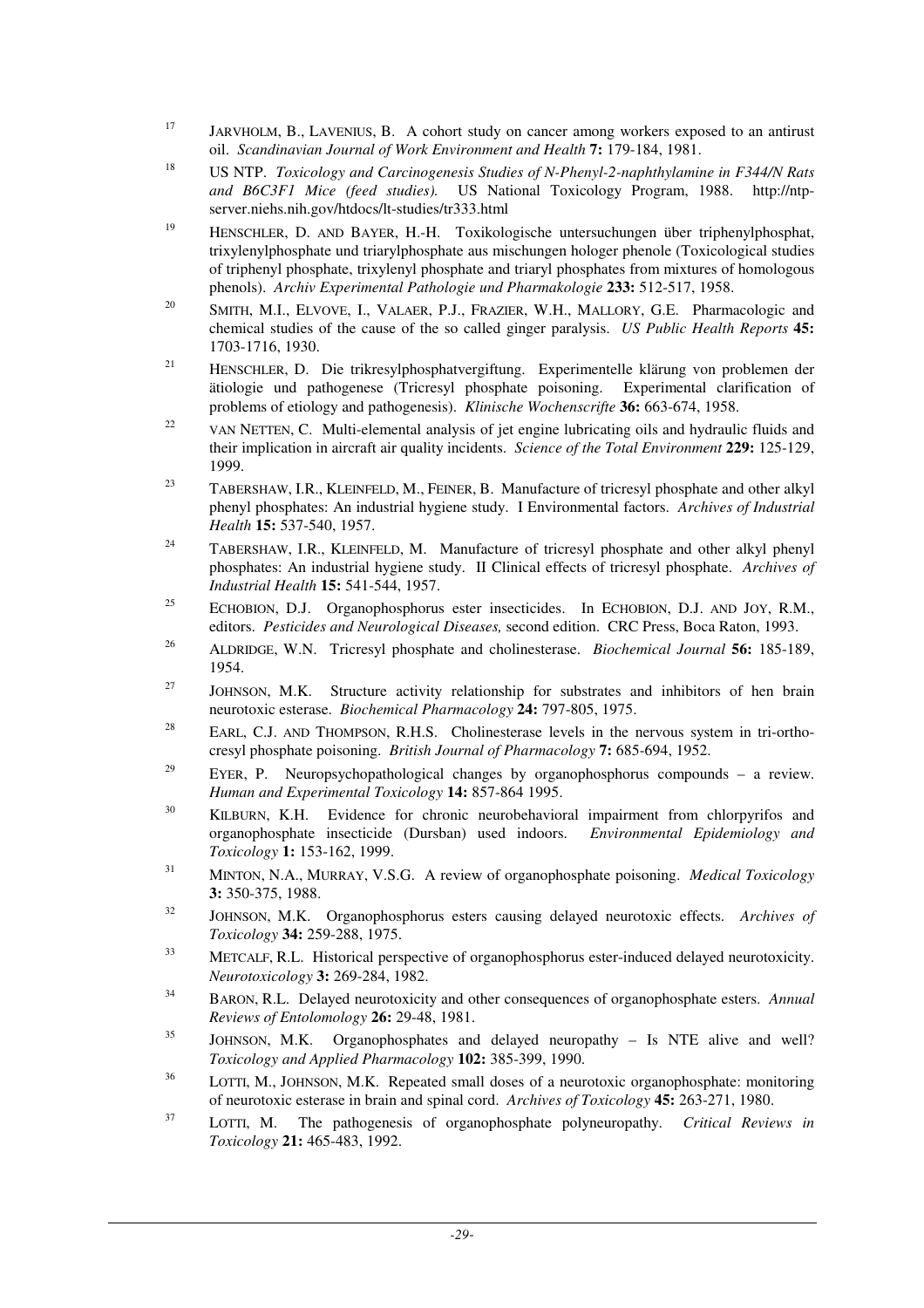- <sup>38</sup> ABOU-DONIA, M.B. AND LAPADULA, D.M. Mechanisms of organophosphorus ester-induced delayed neurotoxicity: Type I and II. *Annual Reviews of Pharmacology and Toxicology* **30:** 405- 440, 1990.
- <sup>39</sup> JOHNSON, M.K., HODGSON, E., BEND, J.R. AND PHILPOT, R.M. The target for initiation of delayed neurotoxicity by organophosphorus esters: Biochemical studies and toxicological applications. *Reviews in Biochemical Toxicology* **4:** 141-212, 1982.
- <sup>40</sup> BARNES, J.M. AND DENZ, F.A. Experimental demyelination with organophosphorus compounds. *Journal of Pathology and Bacteriology* **65:** 597-605, 1953.
- <sup>41</sup> PADILLA, S. AND VERONESI, B. The relationship between neurological damage and neurotoxic esterase inhibition in rats acutely exposed to tri-ortho-cresyl phosphate. *Toxicology and Applied Pharmacology* **78:** 78-87, 1985.
- <sup>42</sup> ABOU-DONIA, M.B., TROFATTER, L.P., GRAHAM, D.M., LAPADULA, D.M. Electromyographic, neuropathologic and functional correaltes in the cat as the result of tri-o-cresylphosphate delayed neurotoxicity. *Toxicology and Applied Pharmacology* **83:** 126-141, 1986.
- <sup>43</sup> EHRICH, M., JORTNER, B.S., PADILLA, S. Relationship of neuropathy target esterase inhibition to neuropathy and ataxia in hens given organophosphate esters. *Chemical and Biological Interactions* **87:** 431-437, 1993.
- <sup>44</sup> CAVANAGH, J.B. The toxic effects of tri-ortho-cresyl phosphate in the nervous system: An experimental study in hens. *Journal of Neurology, Neurosurgery and Psychiatry* **17:** 163-172, 1954.
- <sup>45</sup> ABOU-DONIA, M.B. Organophosphorus ester-induced delayed neurotoxicity. *Annual Reviews of Pharmacology and Toxicology* **21:** 511-548, 1981.
- <sup>46</sup> MARRS, T.C. Organophosphate poisoing. *Pharmacology and Therapeutics* **58:** 51-66, 1993.
- <sup>47</sup> LOTTI, M., BECKER, C.E., AMINOFF, J. Organophosphate polyneuropathy: pathogenesis and prevention. *Neurology* **34:** 658-662, 1984.
- <sup>48</sup> IPCS. Organophosphorus pesticides: A general introduction. *Environmental Health Criteria* **63:** WHO International Program in Chemical Safety, Geneva, 1986.
- <sup>49</sup> SENANAYAKE, N., KARALLIEDE, L. Neurotoxic effects of organophosphorus esters. An intermediate syndrome. *New England Journal of Medicine* **316:** 761-763, 1987.
- <sup>50</sup> SEDGWICK, E.M., SENANAYAKE, N. Pathophysiology of the intermediate syndrome organophosphate poisoning. *Journal of Neurology, Neurosurgery and Psychiatry* **62:** 210-202, 1997.
- <sup>51</sup> DILLE, J.R., SMITH, P.W. Central nervous system effects of chronic exposure to organophosphate insecticides. *Aerospace Medicine* **35:** 475-478, 1964.
- <sup>52</sup> SAVAGE, E.P., KEEFE, T.F., MOUNCE, L.M., HEATON, J.A., BURCAR, P.J. Chronic neurological sequelae of acute organophosphorus pesticide intoxication. *Archives of Environmental Health* **43:** 38-45, 1988.
- <sup>53</sup> ROSENSTOCK, L., KEIFER, M., DANIELL, W.E., MCCONNELL, R., CLAYPOOLE, K. Chronic central nervous system effects of acute organophosphate pesticide intoxication. *Lancet* **338:** 225-227, 1991
- <sup>54</sup> STEENLAND, M. Chronic neurological effects of organophosphate pesticides. *British Medical Journal* **312:** 1311-1312, 1996.
- <sup>55</sup> UK DoH. Toxicology of OPs and the mechanisms involved. Chapter 5 (pp 49-58) in: *Organophosphates. Committee on Toxicity of Chemicals in Food, Consumer Products and the Environment*. UK Department of Health, HMSO, London, 1999.
- <sup>56</sup> JAMAL, G.A. Neurological syndromes of organophosphorus compounds. *Adverse Drug Reactions and Toxicology Reviews* **16:** 133-170, 1997.
- <sup>57</sup> SMITH, M.I., ELVOVE, E. AND FRAZIER, W.H. Pharmacological action of certain phenol esters with reference to the etiology of so-called ginger paralysis. *Public Health* **45:** 2509, 1930.
- <sup>58</sup> SMITH, M.I. AND LILLIE, R.D. The histopathology of tri-o-cresyl phosphate poisoning. *Archives of Neurology and Psychiatry* **26:** 976-992, 1931.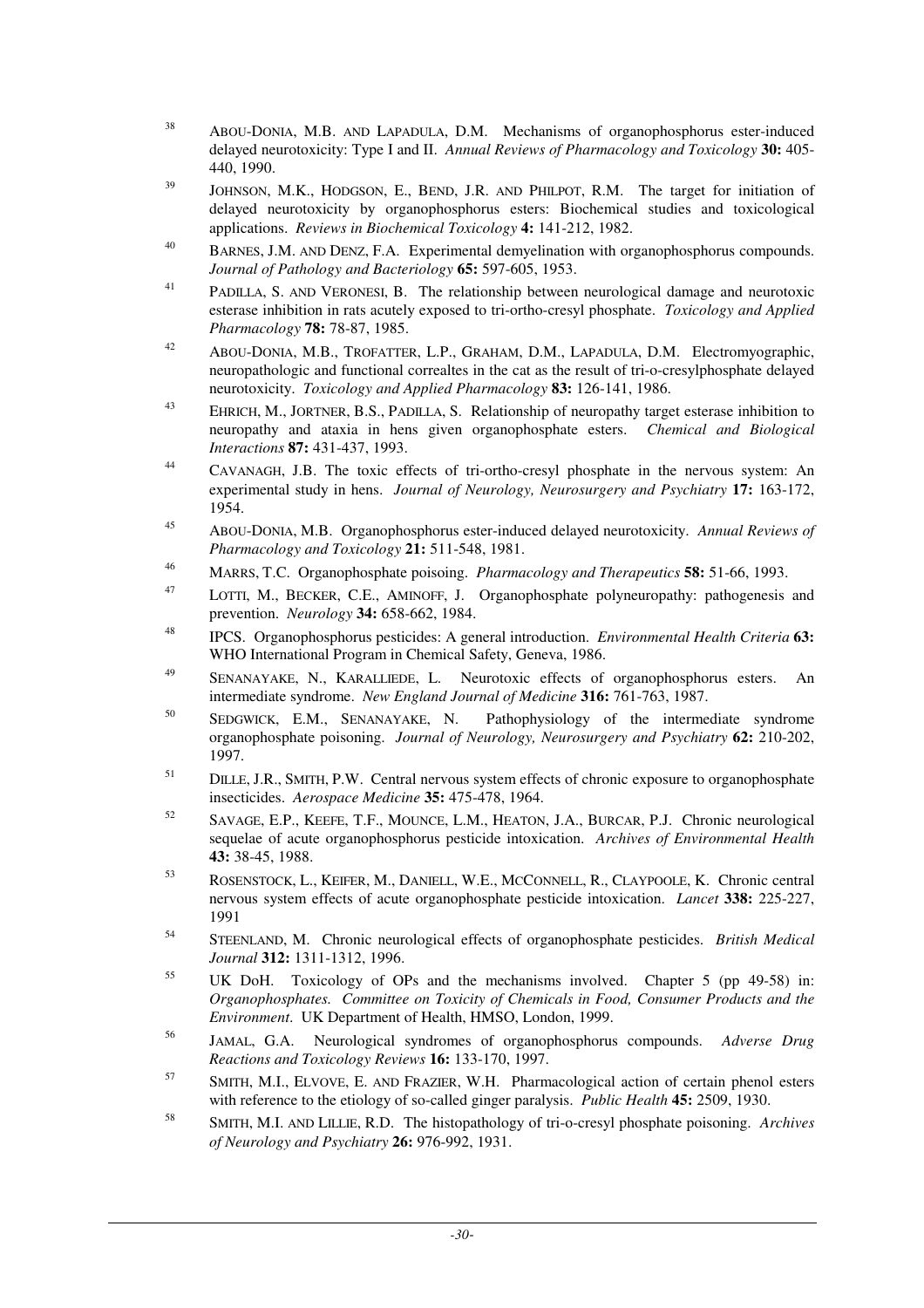- <sup>59</sup> WHO IPCS. Tricresyl phosphate. *Environmental Health Criteria* **110:** WHO International Program on Chemical Safety, Geneva, 1990.
- <sup>60</sup> LATENDRESSE, J.R., BROOKS, C.L. AND CAPEN, C.C. Pathologic effects of butylated triphenyl phosphate based hydraulic fluid and tricresyl phosphate on the adrenal gland, ovary and testis in the Fischer-344 rat. *Toxicological Pathology* **22:** 314-352, 1994
- <sup>61</sup> HUNTER, D., PERRY, K.M.A. AND EVANS, R.B. Toxic polyneuritis arising during the manufacture of tricresyl phosphate. *British Journal of Industrial Medicine* **1:** 227-231, 1944.
- <sup>62</sup> CARPENTER, H.M, JENDEN, D.J., SHULMAN, N.R. AND TUREMAN, J.R. Toxicology of a triaryl phosphate oil: I Experimental toxicology. *AMA Archives of Industrial Health* **20:** 234-252 1959.
- <sup>63</sup> FREUDENTHAL, R.I., RAUSCH, L., GERHART, J.M, BARTH, M.L., MACKERER, C.R. AND BISINGER, E.C. Subchronic neurotoxicity of oil formulations containing either tricresyl phosphate or triorthocresyl phosphate. *Journal of the American College of Toxicology* **12:** 409-416, 1993.
- <sup>64</sup> DAUGHTREY, W., BILES, R., JORTNER, B. AND ERLICH, M. Subchronic delayed neurotoxicity evaluation of jet engine lubricants containing phosphorus additives. *Fundamental and Applied Toxicology* **32:** 244-249, 1996.
- <sup>65</sup> HODGE, H.C. AND STERNER, J.H. Skin absorption of triorthocresyl phosphate as shown by radioactive phosphorus. *Journal of Pharmacology and Experimental Therapeutics* **79:** 225-234, 1944.
- <sup>66</sup> NOHSC. *List of Designated Hazardous Substances,* first edition. National Occupational Health and Safety Commission/AGPS, Canberra, 1994.
- <sup>67</sup> NOHSC. *Exposure Standards for Contaminants in the Occupational Environment*, third edition. National Occupational Health and Safety Commission, Canberra, 1995.
- <sup>68</sup> ASHRAE. *Air Quality within Commercial Aircraft: ASHRAE Standard 161*. American Society for Heating, Refrigeration, Airconditioning and Energy, Atlanta, 1999.
- <sup>69</sup> KAHN, F.S. *Why Flying Endangers Your Health: Hidden Health Hazards of Air Travel*. Aurora Press, Santa Fe, 1992.
- <sup>70</sup> LEE, S.C., POON, C.S., LI, X.D., LUK, F. Indoor air quality investigation on commercial aircraft. *Indoor Air* 9: 180-187, 1999.
- <sup>71</sup> FOX, R. *Air Quality Testing Aboard Ansett Airlines BAe 146 Aircraft: Final Report*. Allied Signal Aerospace, 25 November 1997.
- <sup>72</sup> WHO PACE. *Hazard Prevention and Control in the Work Environment: Airborne Dust.* World Health Organisation Prevention and Control Exchange, Geneva, 1999.
- <sup>73</sup> WHO. Diseases caused by asphyxiants: Carbon monoxide, Hydrogen cyanide and its toxic derivatives, and Hydrogen sulfide. *Early Detection of Occupational Diseases*. World Health Organization, Geneva, 1986, pp 154-164.
- <sup>74</sup> WITSCHI, H.P., BRAIN, J.D. *Toxicology of Inhaled Particles.* Springer-Verlag, Berlin, 1985.
- <sup>75</sup> SEIGEL, J., RUDOLFPH, H.S., GETZKIN, A.J., JONES, R.A. Effects on experimental animals of long-term continuous inhalation of a triaryl hydraulic fluid. *Toxicology and Applied Pharmacology* **7:** 543-549, 1965.
- <sup>76</sup> KALMAN, D.A., VOORHEES, K.J., OSBORN, D., EINHORN, I.N. Production of a bicylophosphate neurotoxic agent during pyrolysis of synthetic lubricant oil. *Journal of Fire Science* **3:** 322-329, 1985.
- $77$  CENTERS, P.W. Potential neurotoxin formation in thermally degraded synthetic ester turbine lubricants. *Archives of Toxicology* **66:** 679-680, 1992.
- <sup>78</sup> WYMAN, J., PITZER, E., WILLIAMS, F., RIVERA, J., DURKIN, A., GEHRINGER, J., SERVE, P., VON MINDEN, D., MACYS, D. Evaluation of shipboard formation (Trimethylolpropane phosphate) from thermal decomposition of synthetic aircraft engine lubricant. *American Industrial Hygiene Association Journal* **54:** 584-592, 1993.
- <sup>79</sup> RUBEY, W.A., STRIEBACH, R.C., BUSH, J., CENTERS, P.W., WRIGHT, R.L. Neurotoxin formation from pilot scale incineration of synthetic ester turbine lubricants with a triaryl phosphate additive. *Archives of Toxicology* **706:** 508-509, 1996.